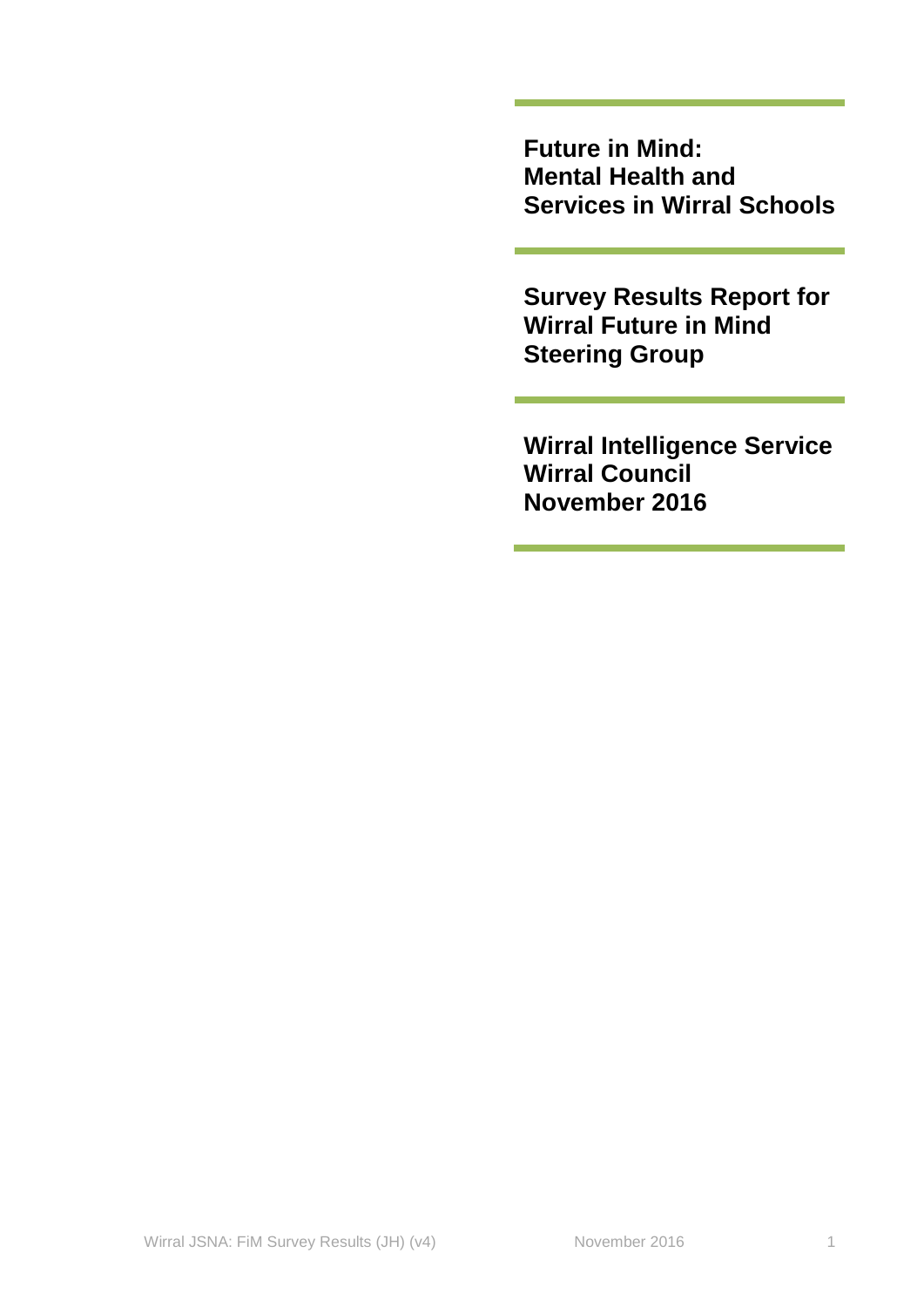**Future in Mind: Mental Health and Services in Wirral Schools Document:** JSNA Wirral **Author:** John Highton **Title of author:** JSNA Lead Public Health Intelligence Team, Wirral Council **Contact details:** 0151 666 5151 **Information request email address: j**[ohnhighton@wirral.gov.uk](mailto:johnhighton@wirral.gov.uk)

| <b>Version</b><br><b>Number</b> | <b>Date</b>      | <b>Author</b> | <b>Reviewer</b>                         | <b>Actions</b>          |
|---------------------------------|------------------|---------------|-----------------------------------------|-------------------------|
| 1.0                             | <b>July 2016</b> | J Highton     | First draft                             |                         |
| 2.0                             | August 2016      | J Highton     | <b>B</b> Murray                         | Review and<br>amends    |
| 3.0                             | November 2016    | J Highton     | <b>B</b> Murray                         | Review and<br>amends    |
| 4.0                             | November 2016    | J Highton     | <b>Future in Mind Steering</b><br>Group | No changes<br>submitted |

### **Version: 4.0 November 2016**

**If you would like to use the content of this report in your work then please reference to Wirral Intelligence Service, Wirral Council (2016)**

**For more information on Wirral's Future in Mind Steering Group and its work please contact John Meddings, Project Lead at [John.Meddings@cwp.nhs.uk](mailto:John.Meddings@cwp.nhs.uk)**

**Wirral's latest Future in Mind Transformation Plan report – [Healthy Wirral:](http://info.wirral.nhs.uk/document_uploads/CYP/161031%20FINAL%20CAMHS%20Transformation%20plan%20refresh%20October%202016.pdf) Children [and Young People Mental Health](http://info.wirral.nhs.uk/document_uploads/CYP/161031%20FINAL%20CAMHS%20Transformation%20plan%20refresh%20October%202016.pdf) and Wellbeing Forward Thinking 2016**

**Visit Children's Mental Health & Wellbeing: Future in Mind webpage at Wirral JSNA**  [here](http://info.wirral.nhs.uk/ourjsna/children_and_young_people_mental_health.html)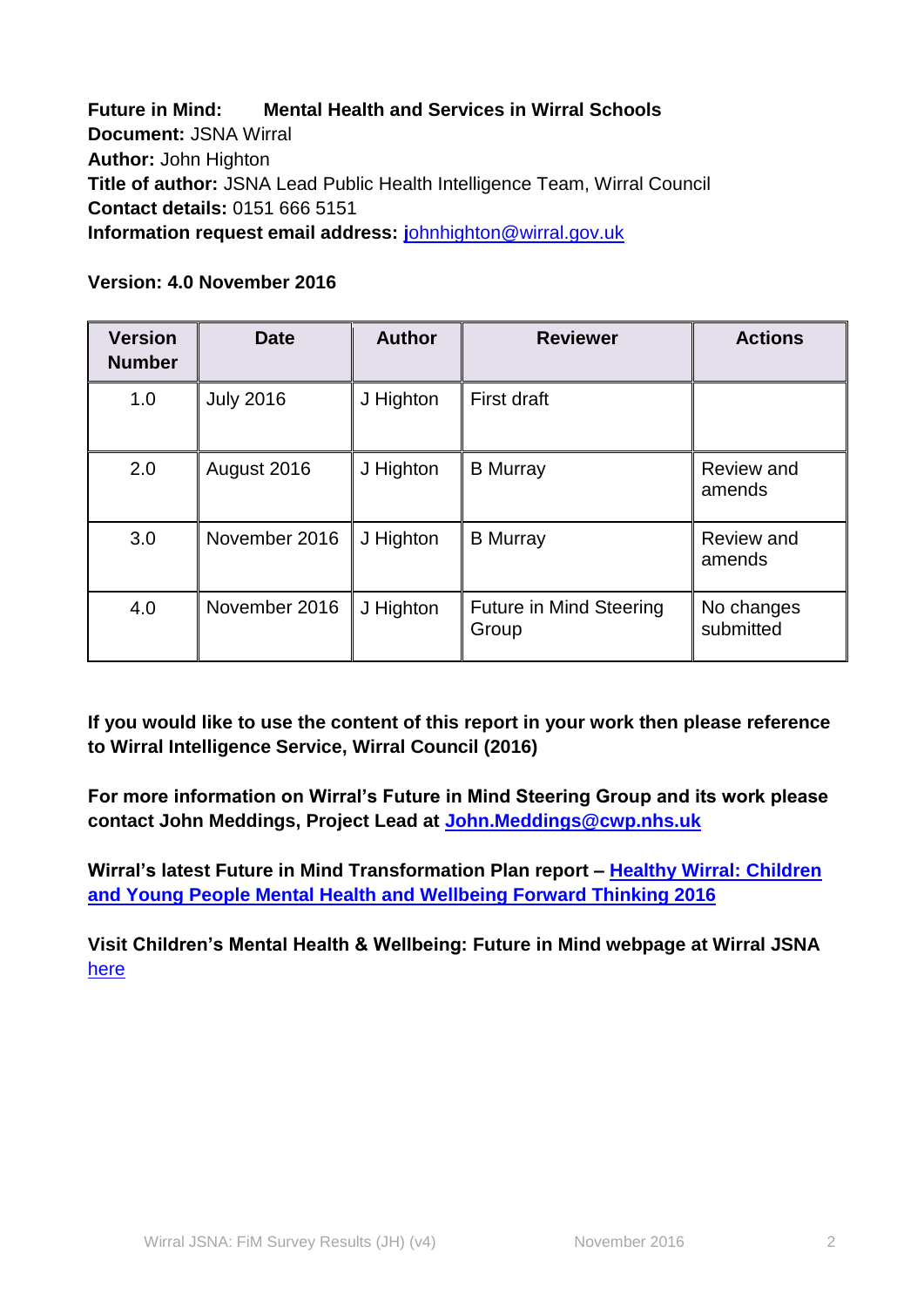# <span id="page-2-0"></span>**Contents**

| Access to local Mental Health support services for children and young people 6         |
|----------------------------------------------------------------------------------------|
|                                                                                        |
|                                                                                        |
|                                                                                        |
| Criteria to access any additional bought-in Mental Health support services 12          |
| In-house support and/or programmes by school teaching or support staff 13              |
| Issues currently affecting the mental health and wellbeing of pupils 15                |
|                                                                                        |
|                                                                                        |
|                                                                                        |
|                                                                                        |
| Appendix 3 - Respondent ranking of key MH issues at their school 20                    |
| Appendix 4 - Full list of issues identified by respondents in question XX of survey 21 |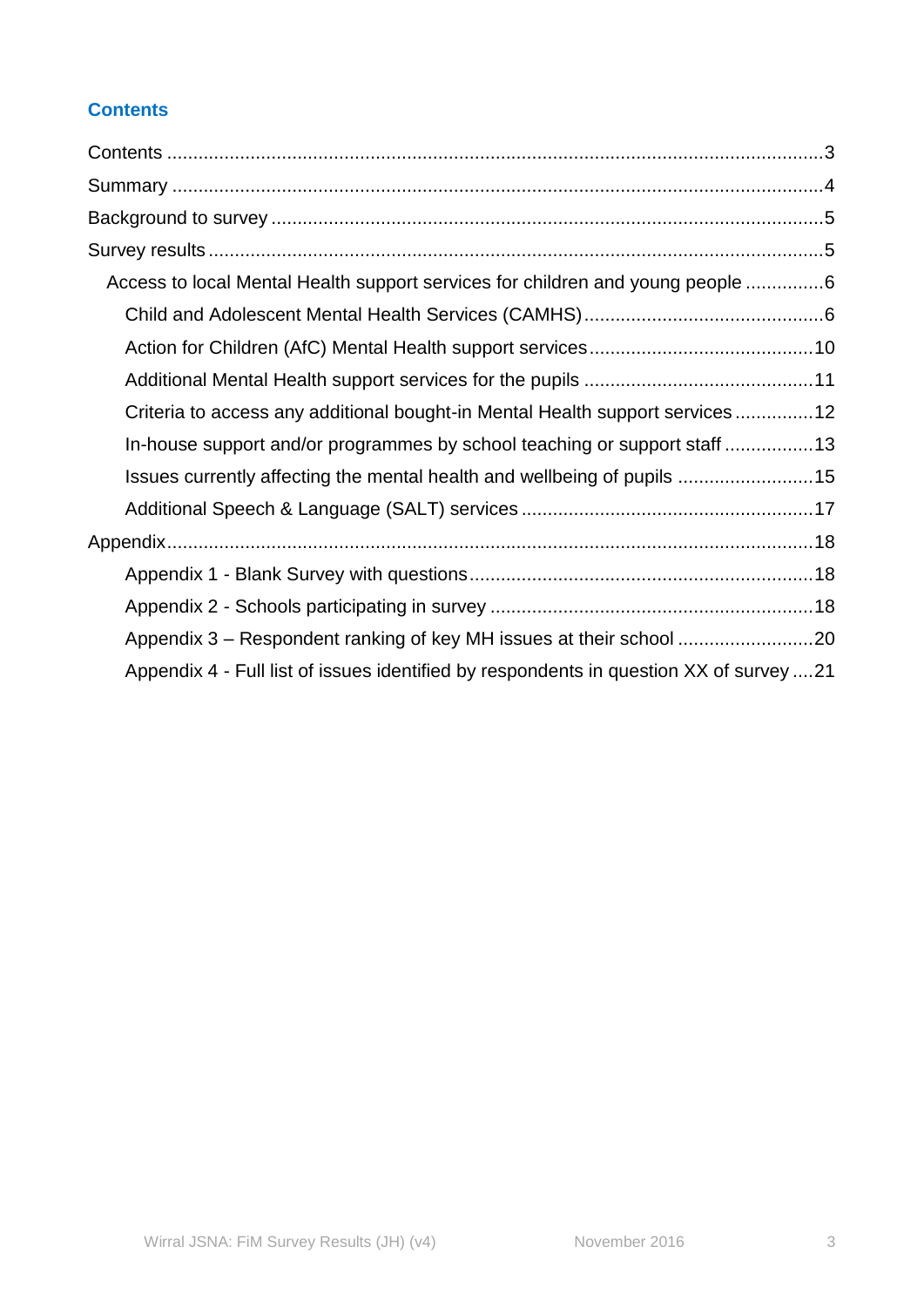### <span id="page-3-0"></span>**Summary**

- 46 schools responded to survey predominantly from mainstream primary (32 of 46)
- 38 of 46 schools were accessing Child & Adolescent Mental Health Services (CAMHS) but only 5 were using Action for Children (AfC) and most not aware of AfC existence (Secondary only option)
- According to schools CAMHS appears to have problems in relation to the delays in getting access to its services and quality of contact throughout the process though the resulting outcomes for children, young people and families do appear to be positive, though concerns remain that the MH of children and families worsens the longer the wait. Given that AfC had limited use by schools and was relatively unknown to respondents then the reported qualitative content was too limited to inform this process
- In terms of issues perceived by schools affecting their pupils then anxiety, self-esteem and self-image are seen as having the greatest impact followed by family issues such as chaotic home life, family breakdown, parenting skills and a range of issues around the home. Finally there were impacts on the child or young person, at times out of their control, such as issues with friendships and relationships, family bereavement, social media, exams and school life itself
- Only 16 of 46, or 35% of respondent schools were undertaking to buyin additional services to supplement their mainstream offer but these were all accredited and applying industry standards to their provision with the majority applying some access criteria
- Schools that responded are providing a wide range of in-house alternatives to mainstream MH service support with many schools using 1:1 TA and other staff based support, a quiet room for pupils, social skills sessions and a range of packages such as Socially Speaking to engage and support children and young people
- 23 schools do currently purchase additional SALT with most (14) buying from NHS providers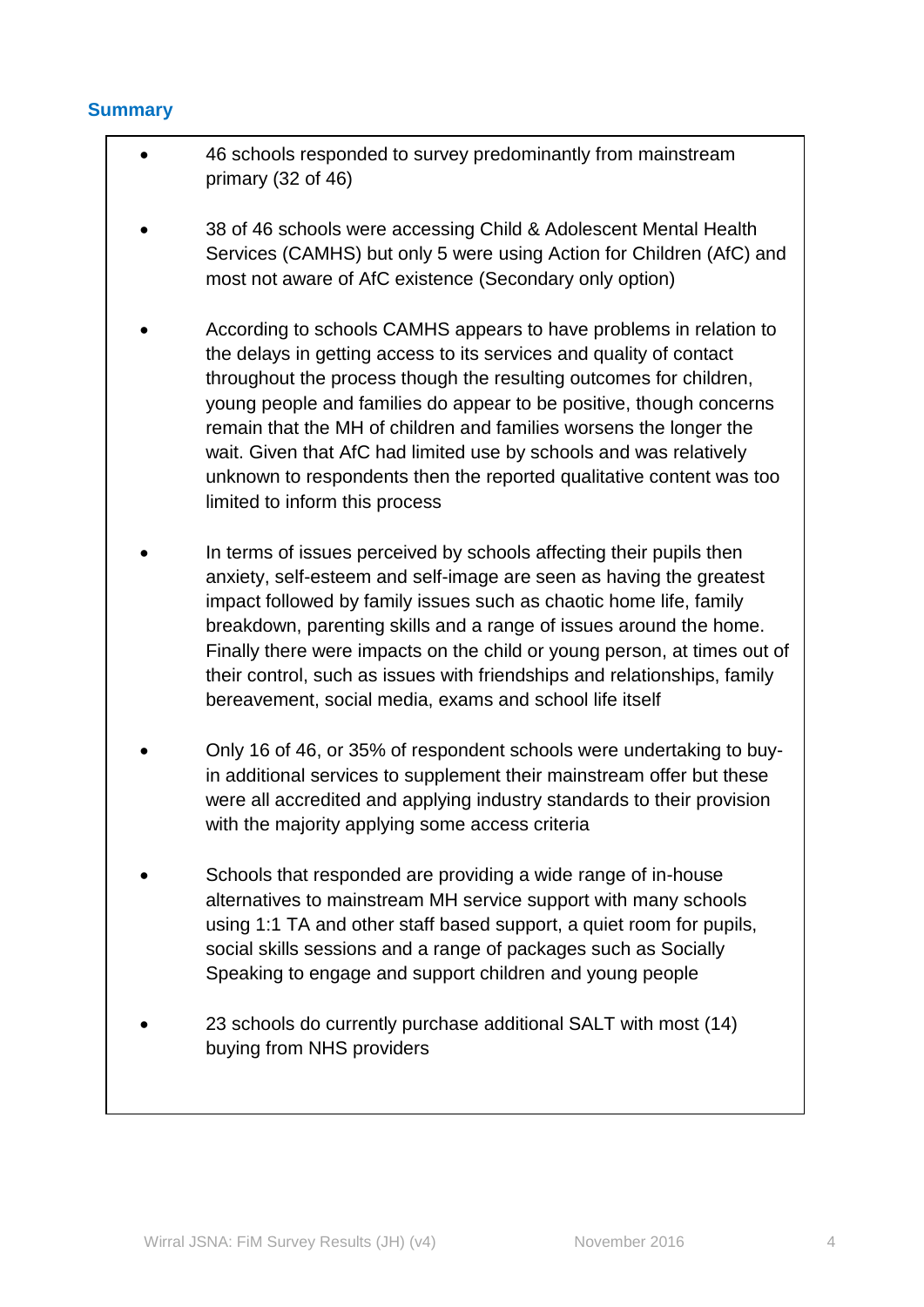## <span id="page-4-0"></span>**Background to survey**

This survey was instigated on behalf of the Wirral Future in Mind Steering Group in order to ascertain and understand some key component in formation related to

- children and young people's mental health,
- how services were able to respond to that expressed need,
- how schools were able to work with Child and Adolescent Mental Health Services
- The views of school leaders in relation to key mental health issues and
- Access to Speech and Language services

The approach was initially undertaken in June 2016 when 25 schools responded to the survey and then at the request of the FiM Steering Group the survey was put out again to schools in September/October 2016 in order to gain a higher response.

The survey questions [\(Appendix 1\)](#page-17-1) and subsequent results are presented in graph format with some additional context and form a key information source as local service planners and commissioners continue to develop ideas and solutions to meet local needs.

### <span id="page-4-1"></span>**Survey results**

As we see in figure 1 there were 46 schools responding to the survey opportunity with the vast majority from mainstream primary (32 of 46 schools) responding. [Appendix 2](#page-17-2) provides a full list of the 46 schools who participated in the survey



## **Figure 1:** Type of School

#### **Notes:**

Other (please specify) relates to 1 x PRU and 1 x Hospital School responding to the survey Full list of participating schools can be seen in [Appendix 2](#page-17-2)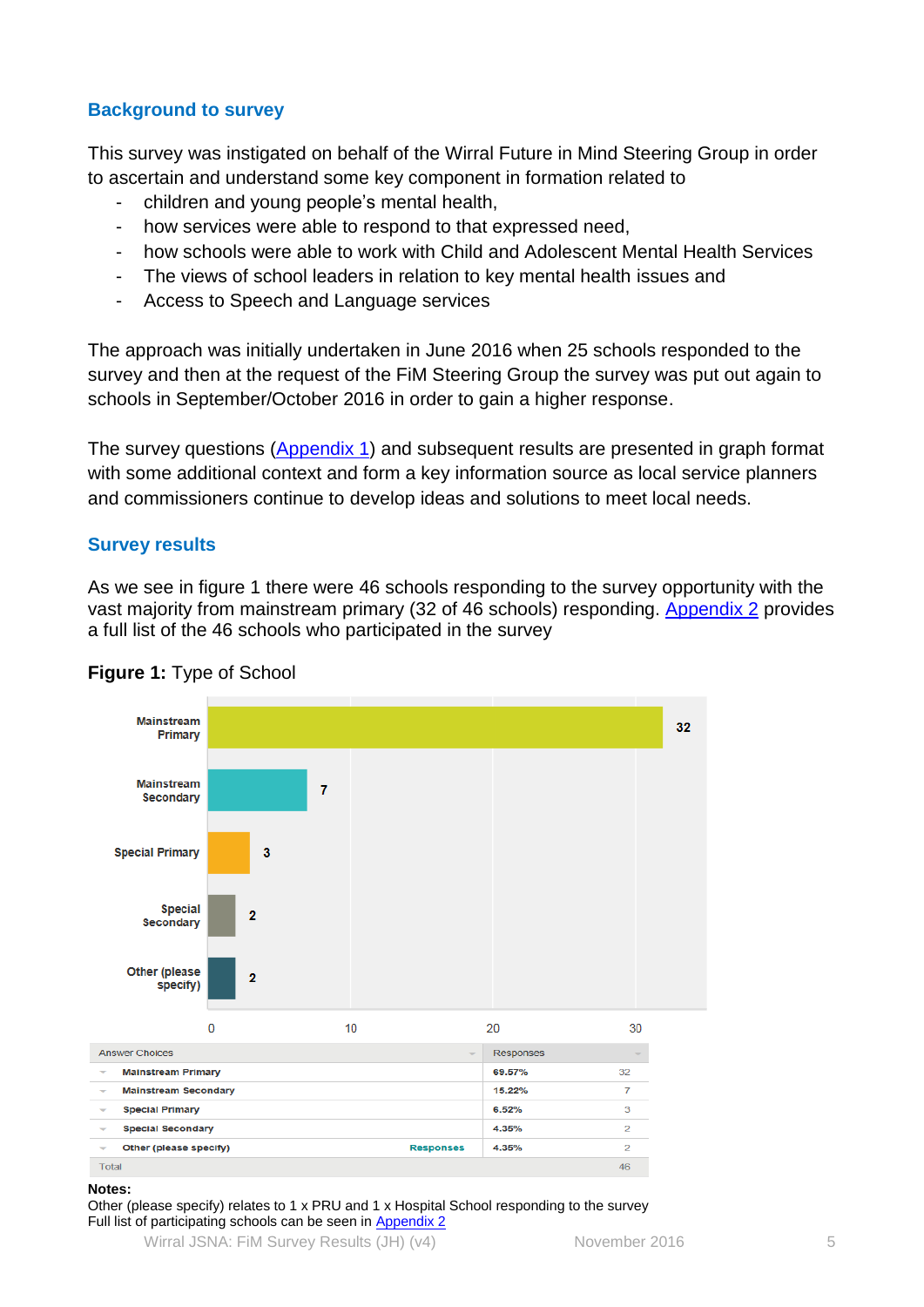### <span id="page-5-0"></span>*Access to local Mental Health support services for children and young people*

### <span id="page-5-1"></span>Child and Adolescent Mental Health Services (CAMHS)

Participants were asked if they currently accessed Child and Adolescent Mental Health Services (CAMHS), figure 2 below highlights that 38 of the 46 responding (over 82%) currently seeking access to the CAMHS provision.

**Figure 2:** Do you access CAMHS Mental Health support services (as provided by CWP) for the pupils at your school?



Participants were then asked their views and experience of CAMHS service provision. This was provided by a multiple choice survey question (figure 3) and we can see from that respondents had a varied view of CAMHS services. Over 65% of respondents (28 of 43 answered) suggested that they were dissatisfied with access to the service with only 16% satisfied. In terms of effectiveness then 22% (10) were satisfied with CAMHS though over 50% (23) were less than satisfied. Finally almost 20% (9) were happy with the contact with CAMHS though again almost 50% (22) found contact less than satisfactory.



**Figure 3:** Your views on the service provided by CAMHS\*

Wirral JSNA: FiM Survey Results (JH) (v4) November 2016 6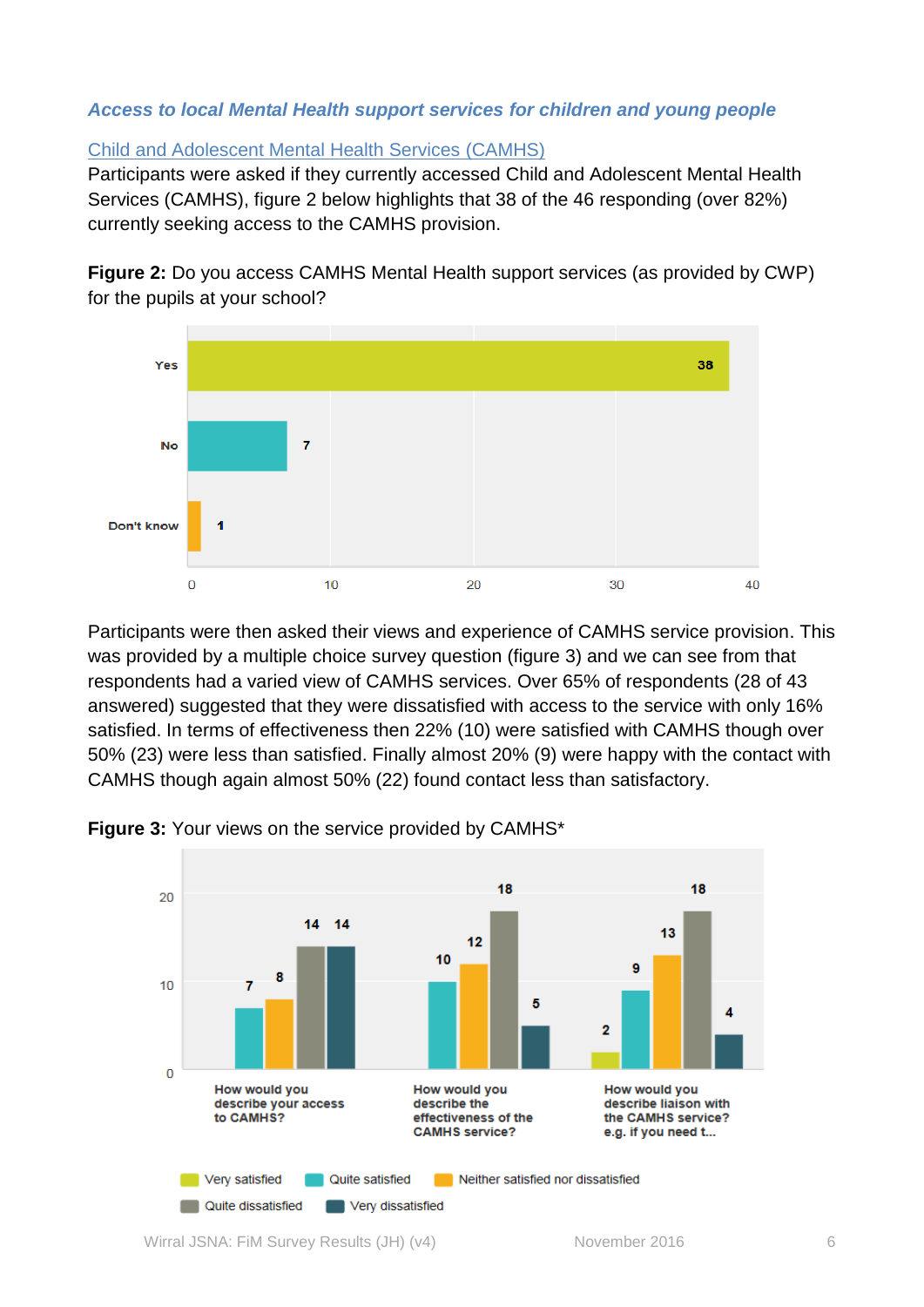#### **Notes:**

Question 1 - How would you describe your access to CAMHS?

Question 2 - How would you describe the effectiveness of the CAMHS service?

Question 3 - How would you describe liaison with the CAMHS service? e.g. if you need to speak to a CAMHS worker about a child

The further qualitative analysis was undertaken of the comments provided by respondents to the survey on CAMHS provision. Overview of all responses is in tables 1, 2 and 3 below

The issues most reported were in the following three key areas:

- 1. Access to CAMHS service
- 2. Referrals up to and including contact with CAMHS
- 3. Subsequent outcomes for children, young people and families whilst waiting and then when engaged

In general schools could identify positive outcomes for children, young people and families once they had accessed the services and support offered by CAMHS but this access very often took too long to obtain as an assessment appointment, too long to wait for that assessment appointment and then too long again to access the identified service best suited to the needs of the individual.

Furthermore respondents felt there were issues with pre, prior and post assessment were compounding the apparent wait through indifferent and limited contact with CAMHS staff which added to the apparent growing frustration of school mental health leads and staff. In the view of some respondents this frustration was also felt by children, young people and families who had reported unmet expectations and feelings they had been left to cope on their own by the system.

|  |  | Table 1: Qualitative analysis provided by respondents to the survey on CAMHS provision |  |
|--|--|----------------------------------------------------------------------------------------|--|
|--|--|----------------------------------------------------------------------------------------|--|

| <b>Referral process</b>                     |  |
|---------------------------------------------|--|
| Thresholds to access service seem very high |  |
| Unsure how to access service                |  |
| Waiting too long                            |  |

**Access to service** Access to CAMHS is not simple and must go via other agencies or family sent to GP Discharged too soon Schools already recognise strain on service access Too difficult to access Too long from referral to attending Waiting list far too long

| <b>Positive outcomes</b>                                                                    |
|---------------------------------------------------------------------------------------------|
| Information sharing can work and helps schools support pupils and families                  |
| Positive experience with CAMHS service                                                      |
| The difficulties of accessing CAMHS are not a reflection on staff - simply lack of resource |
| When appointments are made then CAMHS service is useful                                     |
| When engaged with service the outcomes are good                                             |
| $ML_{mod}$ IONIA : $\Box M$ O  D $LU = IL$                                                  |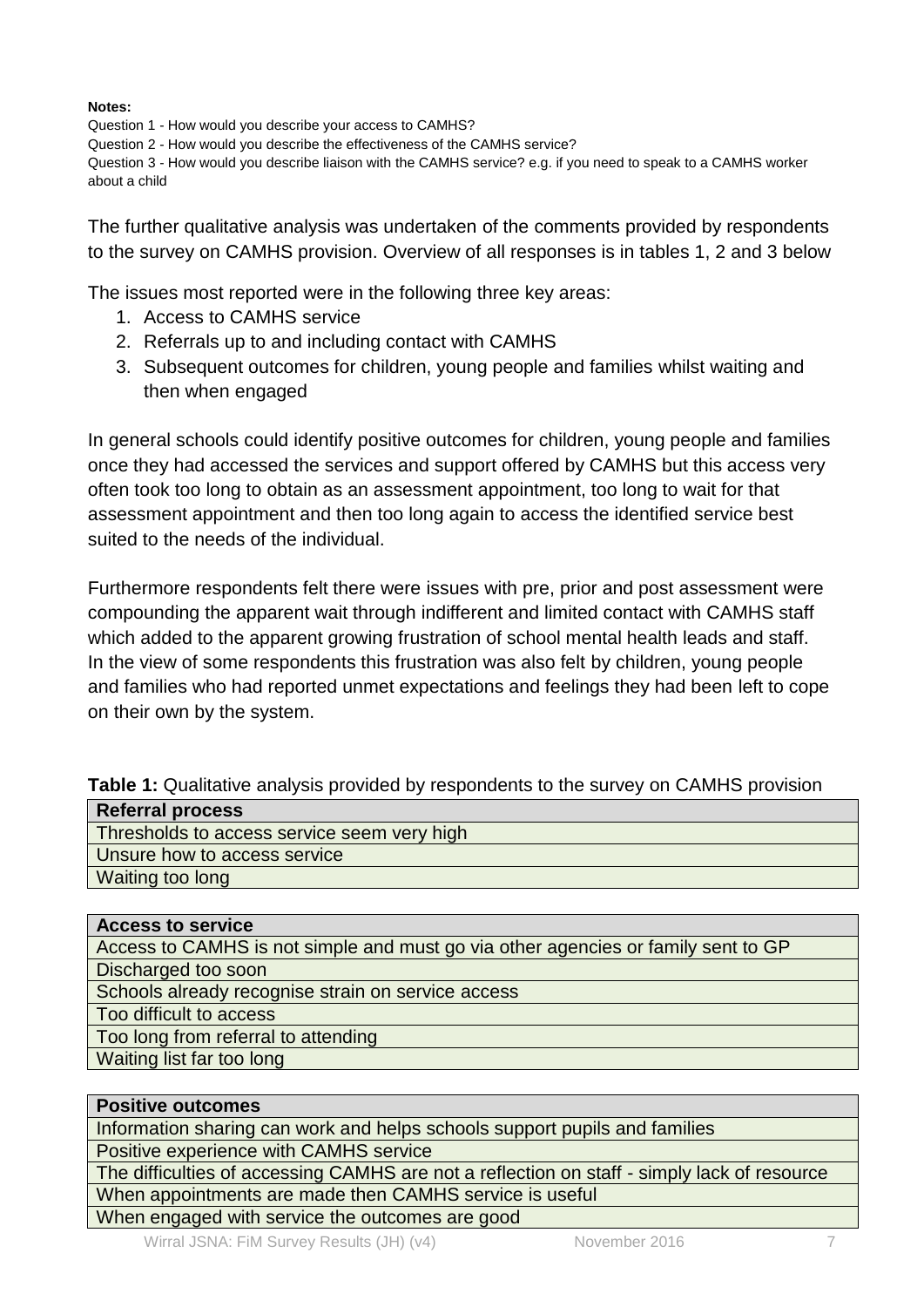**Negative outcomes**

CAMHS not helping schools to gather best information to then support pupils

CAMHS staffing and leads seem to change frequently disrupts and affects the continuity of support Delays happen too often and in that time issues escalate for all concerned

Expect better communication with CAMHS

Not meeting the needs of pupils and schools

Relationships with CAMHS staff can be Indifferent and lacking communication

School staff feel under supported to help pupils and unsure if their help is even right

Staff give up referring and find alternatives

The wait leaves children and families vulnerable and at risk of lifetime MH conditions

Too few resources to support pupils and schools

**Notes**: Qualitative content themed using [NVivo 11](http://www.qsrinternational.com/nvivo-product)

Respondents also suggested a number of ideas and thoughts that may help children, young people, families and schools that could be explored by commissioners and service providers. Although not requested these were explicit in the qualitative responses and seen in table 2 below.

**Table 2:** Suggestions and opportunities within the qualitative analysis provided by respondents to the survey on CAMHS provision

### **Suggestions and opportunities**

Access to residential MH assessment for both pupils who harm others as well as themselves

At times we need to support family circumstances before we can support child's MH issues

Better communication from CAMHS on their services and how to access all or any support

Can CAMHS run a triage service to assess need to then help sooner or not

Consider a Link CAMHS person through referral process and also feedback to school on support needs of their pupils in service

Develop multi-agency support meetings with CAMHS to increase effectiveness of interventions

Improve MH services at Transition from childhood to adulthood

Increase resources into primary school level MH support for early intervention and prevention

More appointments in school settings as this helps pupils and families

Use of new technology or even just telephone advice could help a more joined up approach **Notes**: Qualitative content themed using [NVivo 11](http://www.qsrinternational.com/nvivo-product)

In table 3 below we see the frequency of reported and coded issues within the qualitative responses. This covers the headings in table 1 but provides more clarity on the strength of feeling from respondents on any given aspect. Those thought most important relate to: better communication with schools from CAMHS; generally difficulty in access that also relates to waiting too long for referral to be acknowledged and then too long for the pupil to start receiving support and likely as a consequence of this then the needs of pupils and schools not being met.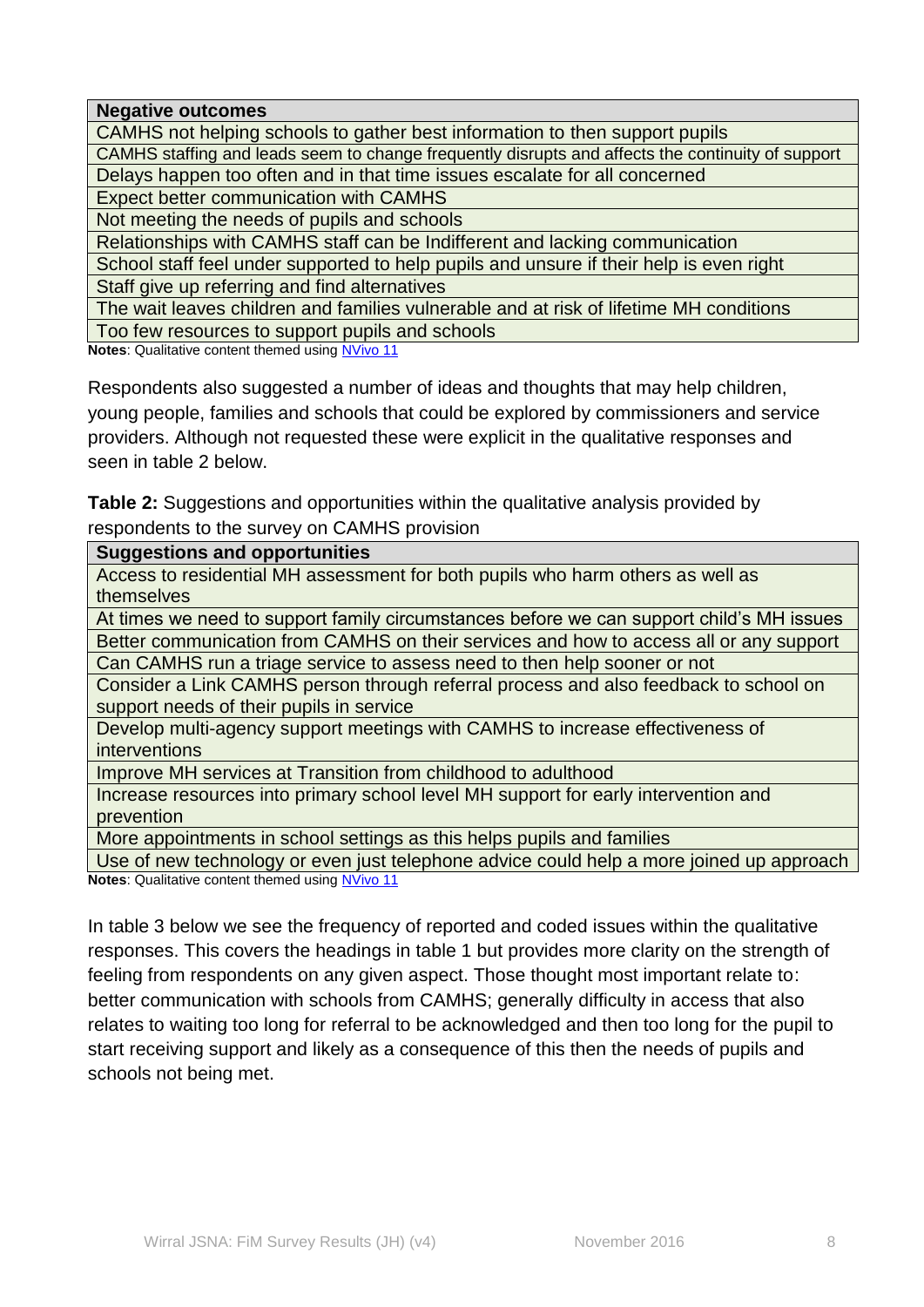**Table 3:** Qualitative analysis provided by respondents to the survey on CAMHS provision as coded responses with frequency of recording

| <b>Coded response</b>                                                                          | <b>Relates to</b>                | <b>Number of</b><br>Coding |
|------------------------------------------------------------------------------------------------|----------------------------------|----------------------------|
|                                                                                                |                                  | <b>References</b>          |
| Expect better communication with CAMHS                                                         | Negative outcomes                | 19                         |
| Waiting too long                                                                               | Referral process                 | 14                         |
| Not meeting the needs of pupils and schools                                                    | Negative outcomes                | 13                         |
| Too long from referral to attending                                                            | Access to service                | 12                         |
| Too difficult to access                                                                        | Access to service                | 10                         |
| Relationships with CAMHS staff can be                                                          | Negative outcomes                | 8                          |
| Indifferent and lacking communication                                                          |                                  |                            |
| The wait leaves children and families vulnerable<br>and at risk of lifetime MH conditions      | Negative outcomes                | 8                          |
| Waiting list far too long                                                                      | Access to service                | 8                          |
| Thresholds to access service seem very high                                                    | Referral process                 | 5                          |
| When engaged with service the outcomes are<br>good                                             | Positive outcomes                | 5                          |
| Positive experience with CAMHS service                                                         | Positive outcomes                | 4                          |
| CAMHS not helping schools to gather best<br>information to then support pupils                 | Negative outcomes                | 3                          |
| Discharged too soon                                                                            | Access to service                | 3                          |
| Delays happen too often and in that time issues                                                | Negative outcomes                | 3                          |
| escalate for all concerned                                                                     |                                  |                            |
| Schools already recognise strain on service<br>access                                          | Access to service                | 3                          |
| School staff feel under supported to be able to                                                | Negative outcomes                | 3                          |
| help pupils and unsure if their help is even right                                             |                                  |                            |
| Unsure how to access service                                                                   | Referral process                 | 3                          |
| Too few resources to support pupils and schools                                                | Negative outcomes                | $\overline{3}$             |
| Better communication from CAMHS on services                                                    | Suggestions and                  | 3                          |
| on offer and how to access all or any support                                                  | opportunities                    |                            |
| When appointments are made then CAMHS<br>service is useful                                     | Positive outcomes                | 3                          |
| Use of new technology or even just telephone<br>advice could help a more joined up approach    | Suggestions and<br>opportunities | 3                          |
| CAMHS staffing and leads seem to change                                                        | Negative outcomes                | $\overline{2}$             |
| frequently disrupts and affects the continuity of                                              |                                  |                            |
| support                                                                                        |                                  |                            |
| Staff give up referring and find alternatives                                                  | Negative outcomes                | 2                          |
| Access to CAMHS is not simple and must go via<br>other agencies or family sent to GP           | Access to service                | $\overline{1}$             |
| Information sharing can work and helps schools<br>support pupils and families                  | Positive outcomes                | 1                          |
| The difficulties of accessing CAMHS are not a<br>reflection on staff - simply lack of resource | Positive outcomes                | 1                          |

**Notes**: Qualitative content themed using [NVivo 11](http://www.qsrinternational.com/nvivo-product)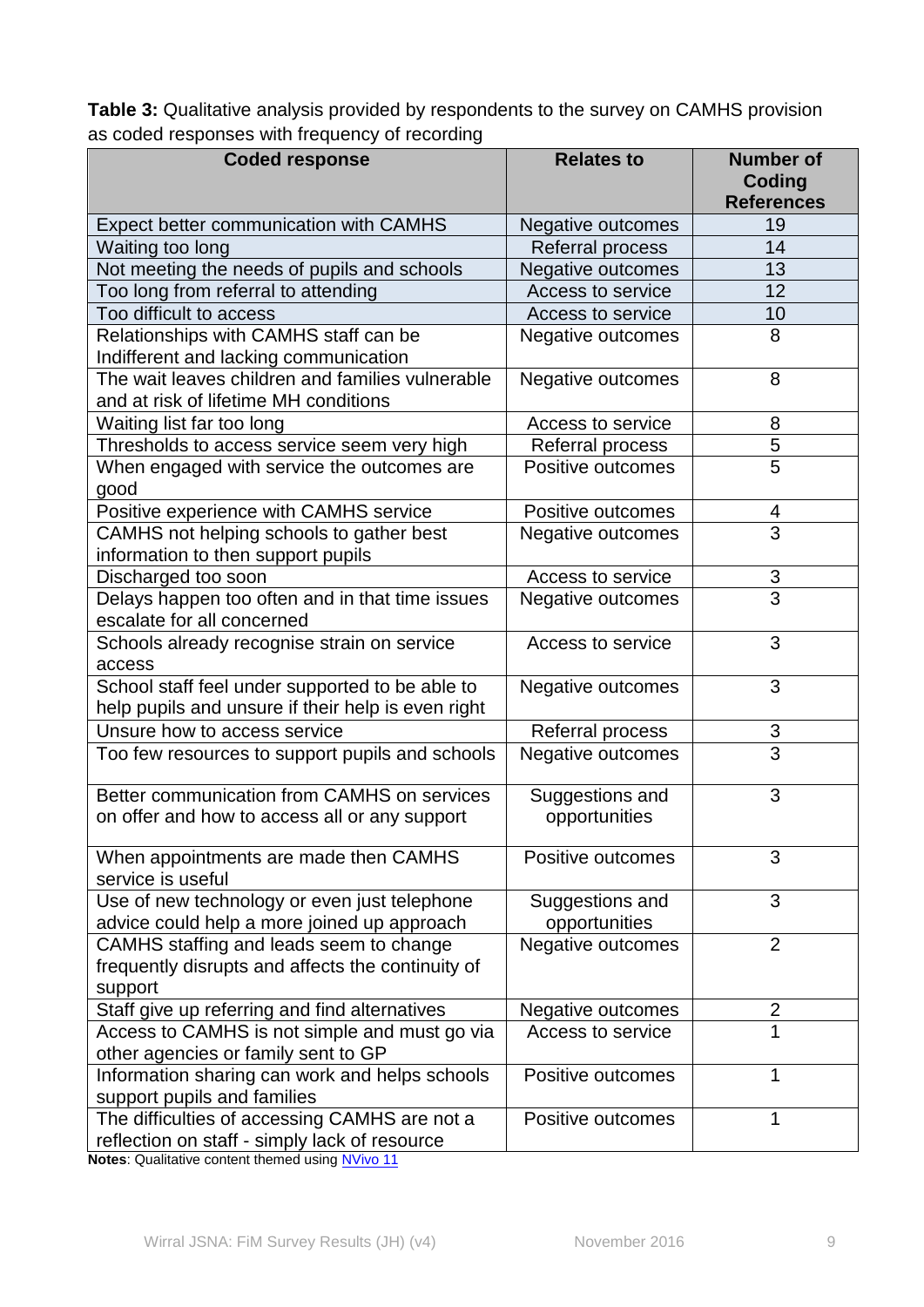## **In order to summarise feelings around the coded responses there are below some quotes from the survey that may add some colour and context to the content**

*……As a Head, I'm doing what I think is the right thing but I'm very aware that, as a nonspecialist in this area, I might be doing more damage than good with the approaches we are adopting with certain pupils? I'm aware that 'person a' and 'person b' are at the end of the telephone for advice but feel sometimes you need CAHMS advice urgently. We referred a child last May and still are waiting to hear from someone. This child is at crisis point…*

*…Long waiting lists and assessment appointments that seem to have a long wait for the young person leaves some young people feeling abandoned, unsure of what is going on…*

*…What should be early intervention turns into critical intervention by the time the child is seen…*

*...We are well aware of the pressures on this service which means it is very difficult to access this support for children…*

*…This is not a reflection on the staff working in CAMHs but on the length of time it takes for our pupils to be seen after we have made a referral, which often takes place after very serious incidents have occurred …*

*..CAMHS do provide a good service once a child has been allocated to them but unfortunately the waiting lists for CAMHS is too long…*

### <span id="page-9-0"></span>Action for Children (AfC) Mental Health support services

In contrast, when Participants were asked if they accessed Action for Children support services in figure 4 below, only 5 schools (2 secondary, 1 Primary, 1 Special Primary and Hospital School) were using this option with 5 schools unsure or unaware of the service opportunity. Many of the schools appear not to be aware of this option and whether it was or was not available to them.

**Figure 4:** Do you access Action for Children Mental Health support services (as provided by Local Authority) for the pupils at your school?

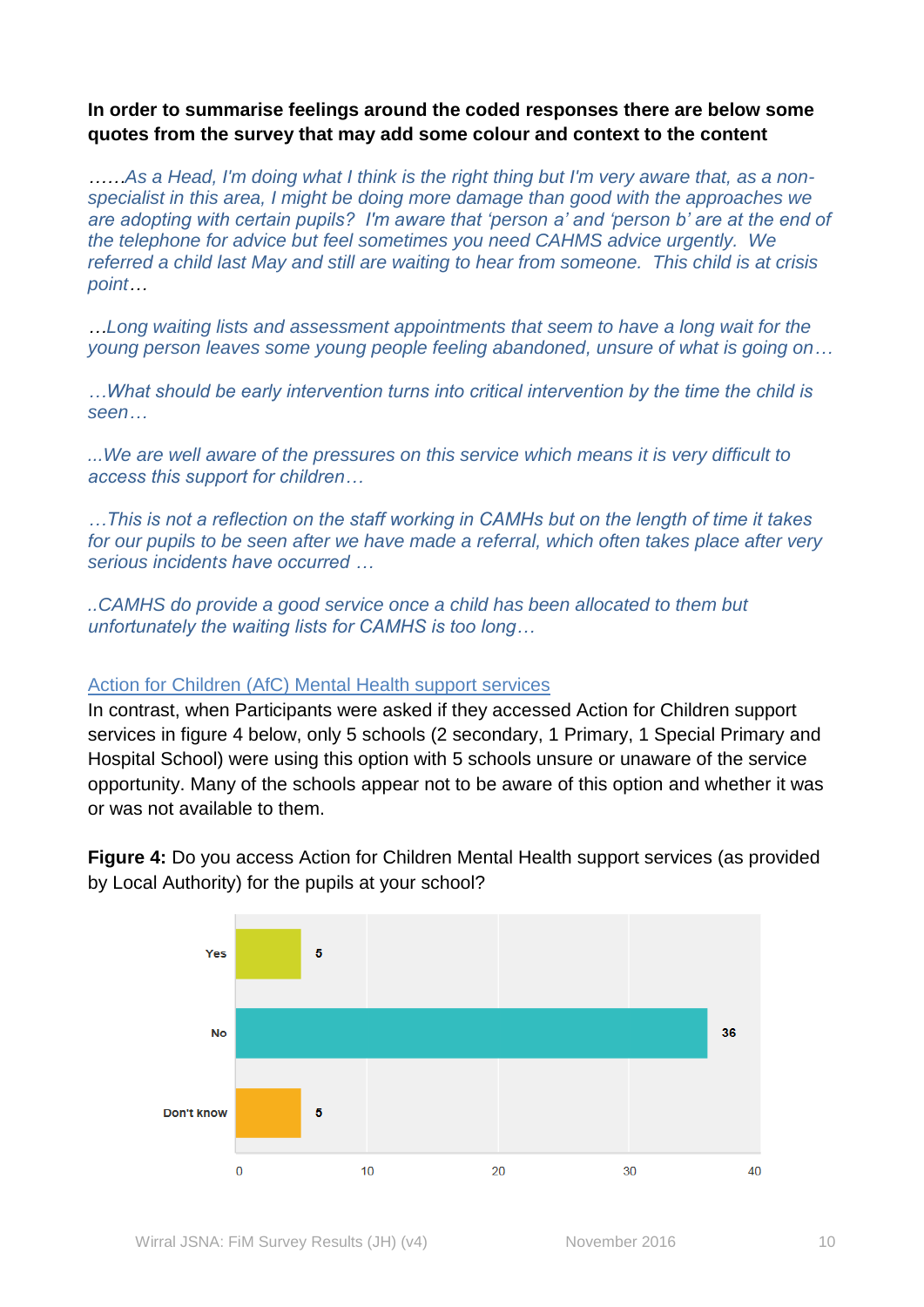Figure 5 below provides a summary overview of responses from respondents on AfC services. In terms of the qualitative responses from the respondents in relation to Action for Children (AfC) then many more provided a comment than those who had noted their use of AfC. The vast majority highlighted the fact that they had never heard of AfC as a service provider. Those schools that had accessed AfC appeared to have had a positive outcome but there were too few respondent answers to form any clear perception of the service.



**Figure 5:** Your views on the service provided by Action for Children (AfC) service<sup>\*</sup>

#### **Notes:**

Question 1 - How would you describe your access to Action for Children (AfC) service?

Question 2 - How would you describe the effectiveness of the Action for Children (AfC) service?

Question 3 - How would you describe liaison with the Action for Children (AfC) service? E.g. if you need to speak to an Action for Children (AfC) service worker about a child

\*Of the 46 completing the survey only 22 answered this question – many of the comments also highlighted that they were not aware of the service so we can assume those who did not answer this question were also those not aware of the offer.

### <span id="page-10-0"></span>Additional Mental Health support services for the pupils

Participants were asked if they bought additional mental health support service provision for their school to support their pupils and as seen in figure 6 below with 16 of 46 schools, or 35% of respondents, undertaking this additional option.

**Figure 6:** Do you buy-in additional Mental Health support services for the pupils at your school?

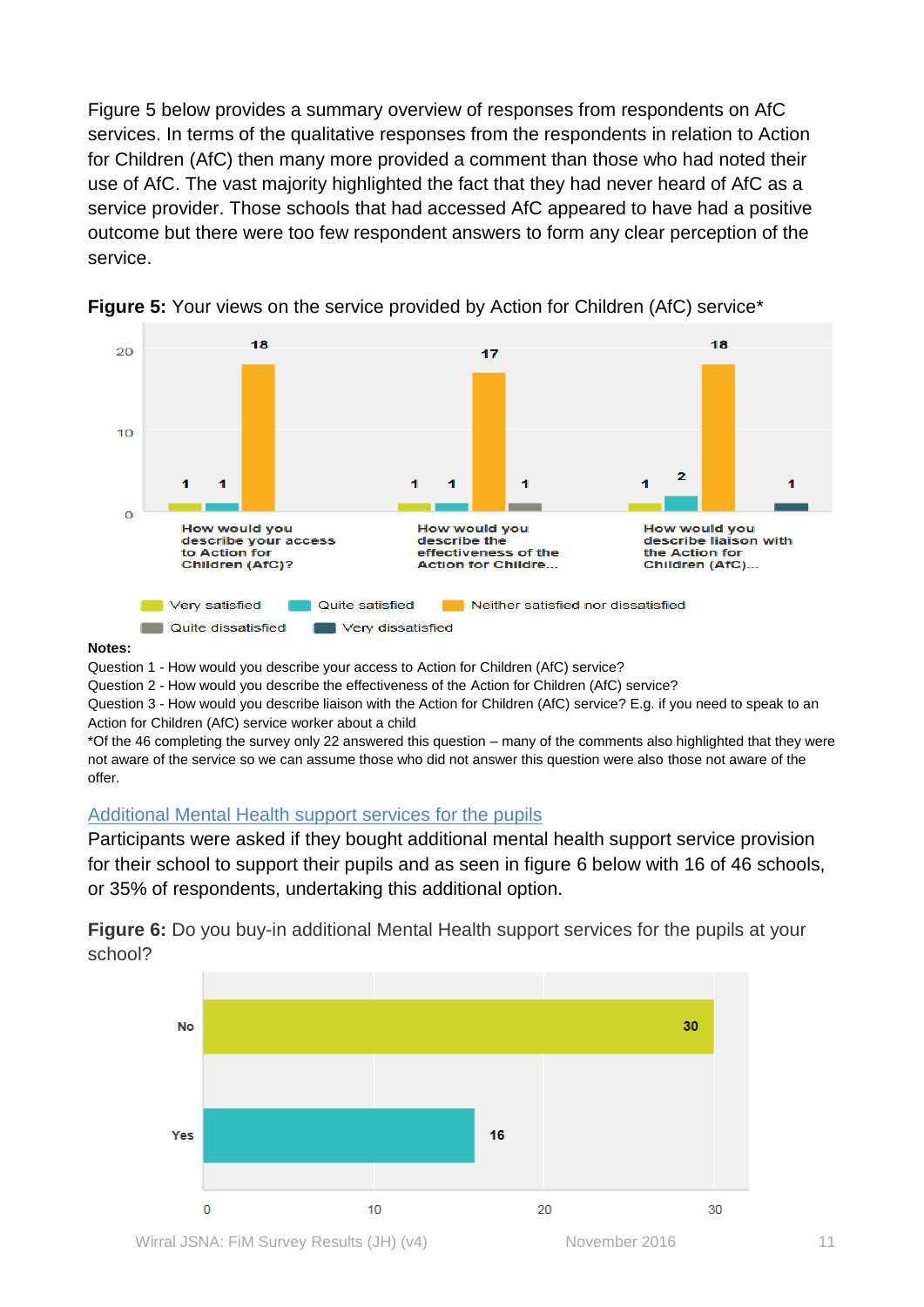### **Notes:**

Other than that provided by CWP through CAMHS and that from the Local Authority through Action for Children One school added that they did not buy in services over and above CAMHS as they had been unable to access their service via a SLA and had accessed alternate provision as Brighter Horizons 4U – counselling\*

The services and additional options being bought-in by the 16 schools were:

- Education Psychology Service
- Learning Mentor
- Pressure Point Support
- Thumbs Up
- Brook Counsellor
- Solution Focused Therapy
- Catholic Children's Society
- Play Therapist/Therapist
- **CHEDS**
- Positive Resolutions
- Counselling Service
- Family Support Worker (MH sessions)
- Joseph Paxton School
- Resilience Trainers
- **Tanner Community Project**
- Brighter Horizons 4U\*

Participants were also asked if for those additionally bought in Mental Health support services providers were accredited by a professional body that sets their industry standards to be adhered to and nearly all the instances the respondents confirmed that each additional provider was accredited and adhering to the necessary standards. For certainty this may require further clarification for those noted as not being accredited

<span id="page-11-0"></span>Criteria to access any additional bought-in Mental Health support services

Respondents were asked if they applied any site based criteria that would make these additional mental health support services available to pupils and as seen in figure 7 below.

**Figure 7:** Do you apply any criteria for pupils to access any additional bought-in Mental Health support services?



The criteria being applied are covered in table 5 below.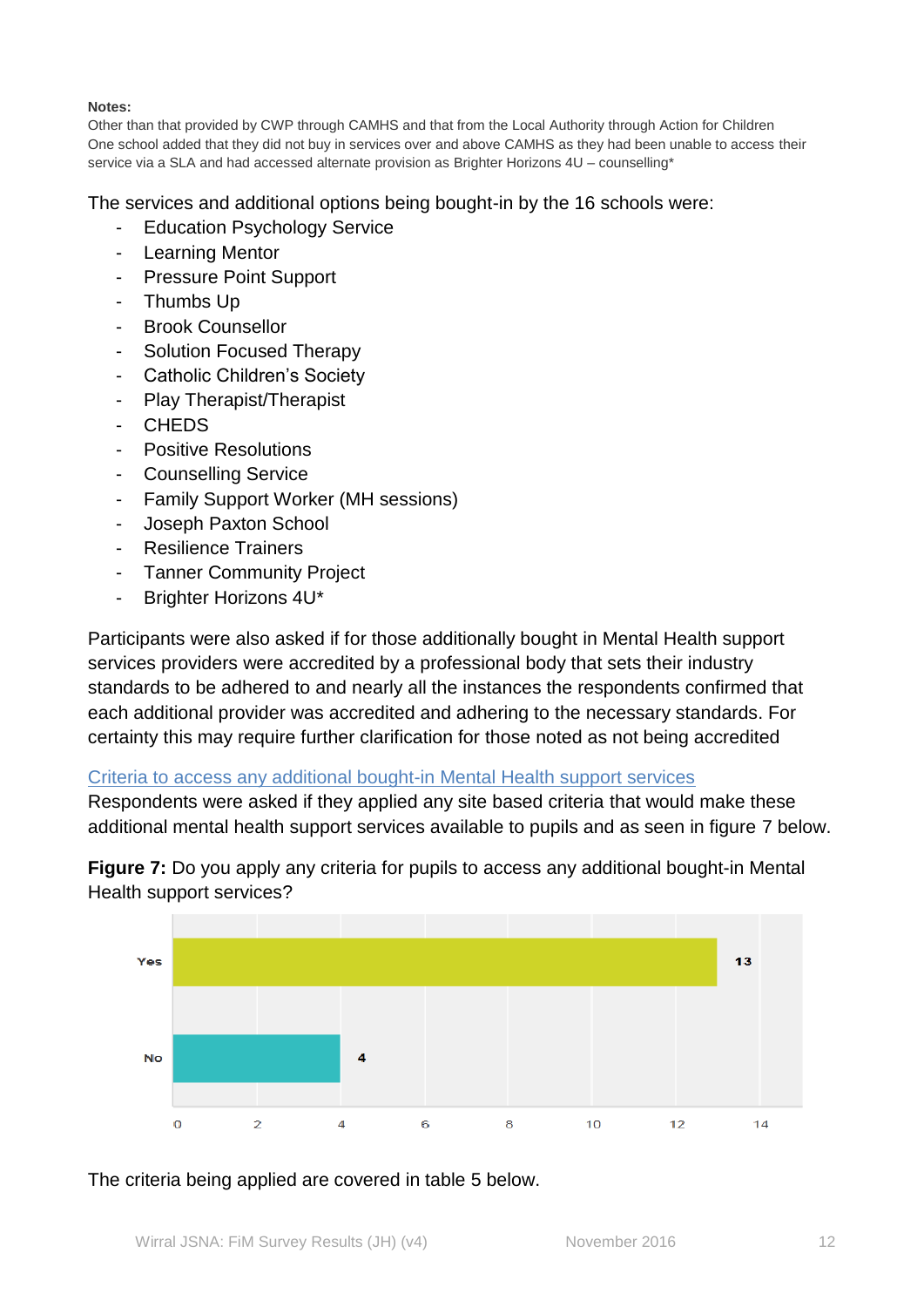**Table 5:** Reported criteria applied by schools for pupils to access additional mental health support services

| <b>Response</b><br>4 schools reported there was no criteria applied in order to access the services<br><b>Others include</b><br>When Pupils attendance and progress will be affected by their mental health<br>The Deputy Head may seek the advice of the educational psychologist regarding best<br>course of action. Educational psychologist is used for building mental resilience and<br>well-being not therapy. Head of Year makes a judgement regarding whether a<br>pupil/student would benefit from a session with the counsellor and contacts parents for<br>aspects such as Pupil experiencing a higher than usual level of anxiety/distress that has |
|------------------------------------------------------------------------------------------------------------------------------------------------------------------------------------------------------------------------------------------------------------------------------------------------------------------------------------------------------------------------------------------------------------------------------------------------------------------------------------------------------------------------------------------------------------------------------------------------------------------------------------------------------------------|
|                                                                                                                                                                                                                                                                                                                                                                                                                                                                                                                                                                                                                                                                  |
|                                                                                                                                                                                                                                                                                                                                                                                                                                                                                                                                                                                                                                                                  |
|                                                                                                                                                                                                                                                                                                                                                                                                                                                                                                                                                                                                                                                                  |
|                                                                                                                                                                                                                                                                                                                                                                                                                                                                                                                                                                                                                                                                  |
|                                                                                                                                                                                                                                                                                                                                                                                                                                                                                                                                                                                                                                                                  |
|                                                                                                                                                                                                                                                                                                                                                                                                                                                                                                                                                                                                                                                                  |
|                                                                                                                                                                                                                                                                                                                                                                                                                                                                                                                                                                                                                                                                  |
|                                                                                                                                                                                                                                                                                                                                                                                                                                                                                                                                                                                                                                                                  |
|                                                                                                                                                                                                                                                                                                                                                                                                                                                                                                                                                                                                                                                                  |
| not been addressed satisfactorily using the usual pastoral systems.                                                                                                                                                                                                                                                                                                                                                                                                                                                                                                                                                                                              |
| Staff discussion and recommendation.                                                                                                                                                                                                                                                                                                                                                                                                                                                                                                                                                                                                                             |
| The emotional well-being of the child is causing concern to parents/ carers and/or school                                                                                                                                                                                                                                                                                                                                                                                                                                                                                                                                                                        |
| staff.                                                                                                                                                                                                                                                                                                                                                                                                                                                                                                                                                                                                                                                           |
| Criteria for access to Play Therapy are identified by teachers and parents. Children and                                                                                                                                                                                                                                                                                                                                                                                                                                                                                                                                                                         |
| families who have been supported by school regarding behaviour and emotional issues                                                                                                                                                                                                                                                                                                                                                                                                                                                                                                                                                                              |
| for over a term will be considered. HT and play Therapist discuss needs of pupils and                                                                                                                                                                                                                                                                                                                                                                                                                                                                                                                                                                            |
| identify those who are causing concern or at risk of moving towards exclusion. The play                                                                                                                                                                                                                                                                                                                                                                                                                                                                                                                                                                          |
| Therapist carries out teacher/parent audits after initial meeting with HT.                                                                                                                                                                                                                                                                                                                                                                                                                                                                                                                                                                                       |
| Often a result of TAF/CIN actions. Changes in a child's family circumstances. Support for                                                                                                                                                                                                                                                                                                                                                                                                                                                                                                                                                                        |
| Pupil Premium/disadvantaged                                                                                                                                                                                                                                                                                                                                                                                                                                                                                                                                                                                                                                      |
| We have an entry and exit criteria as part of our referral system that includes - self-                                                                                                                                                                                                                                                                                                                                                                                                                                                                                                                                                                          |
| harm, physical and/or medical needs impacting mental well-being, traumatic event,                                                                                                                                                                                                                                                                                                                                                                                                                                                                                                                                                                                |
| emotional and/or mental health difficulties impacting education, withdrawn or isolating                                                                                                                                                                                                                                                                                                                                                                                                                                                                                                                                                                          |
| behaviour, signs of depression/low self-esteem, difficult home circumstances - recent or                                                                                                                                                                                                                                                                                                                                                                                                                                                                                                                                                                         |
| on-going and risk-taking behaviour                                                                                                                                                                                                                                                                                                                                                                                                                                                                                                                                                                                                                               |
| Identified as having mental health issues On school's SEND list Specific one off needs                                                                                                                                                                                                                                                                                                                                                                                                                                                                                                                                                                           |
| in times of stress Unable to cope                                                                                                                                                                                                                                                                                                                                                                                                                                                                                                                                                                                                                                |
| <b>Referral system</b>                                                                                                                                                                                                                                                                                                                                                                                                                                                                                                                                                                                                                                           |
| <b>Identification of need</b>                                                                                                                                                                                                                                                                                                                                                                                                                                                                                                                                                                                                                                    |
| Mental health issues a barrier to attendance or educational outcomes                                                                                                                                                                                                                                                                                                                                                                                                                                                                                                                                                                                             |
| No set criteria as such but Individuals are identified as needing some extra support with                                                                                                                                                                                                                                                                                                                                                                                                                                                                                                                                                                        |
| resilience and confidence - seen as very early intervention - whole class to small groups                                                                                                                                                                                                                                                                                                                                                                                                                                                                                                                                                                        |
| to individuals with issues such as disengaging from curriculum, looking sad or maybe                                                                                                                                                                                                                                                                                                                                                                                                                                                                                                                                                                             |
| depressed and demotivated, giving up on activities and tasks, behaviour in school or at                                                                                                                                                                                                                                                                                                                                                                                                                                                                                                                                                                          |
| home is causing concern.                                                                                                                                                                                                                                                                                                                                                                                                                                                                                                                                                                                                                                         |

### <span id="page-12-0"></span>In-house support and/or programmes by school teaching or support staff

Participants were asked to consider their schools provision of in-house options and opportunities to support their pupils. A pre-populated list was provided with the option to add additional provision unique to their school setting and can be seen in figure 8. The options that received the highest recognition from respondents were the variety of 1:1 support in school, having a quiet room for pupils to access, Socially Speaking plus Social Skills Programmes and then a range of other interventions often used such as Time to Talk, Bereavement Support and Circle of friends. Equally many schools had local solutions they were using also noted in table 6 below.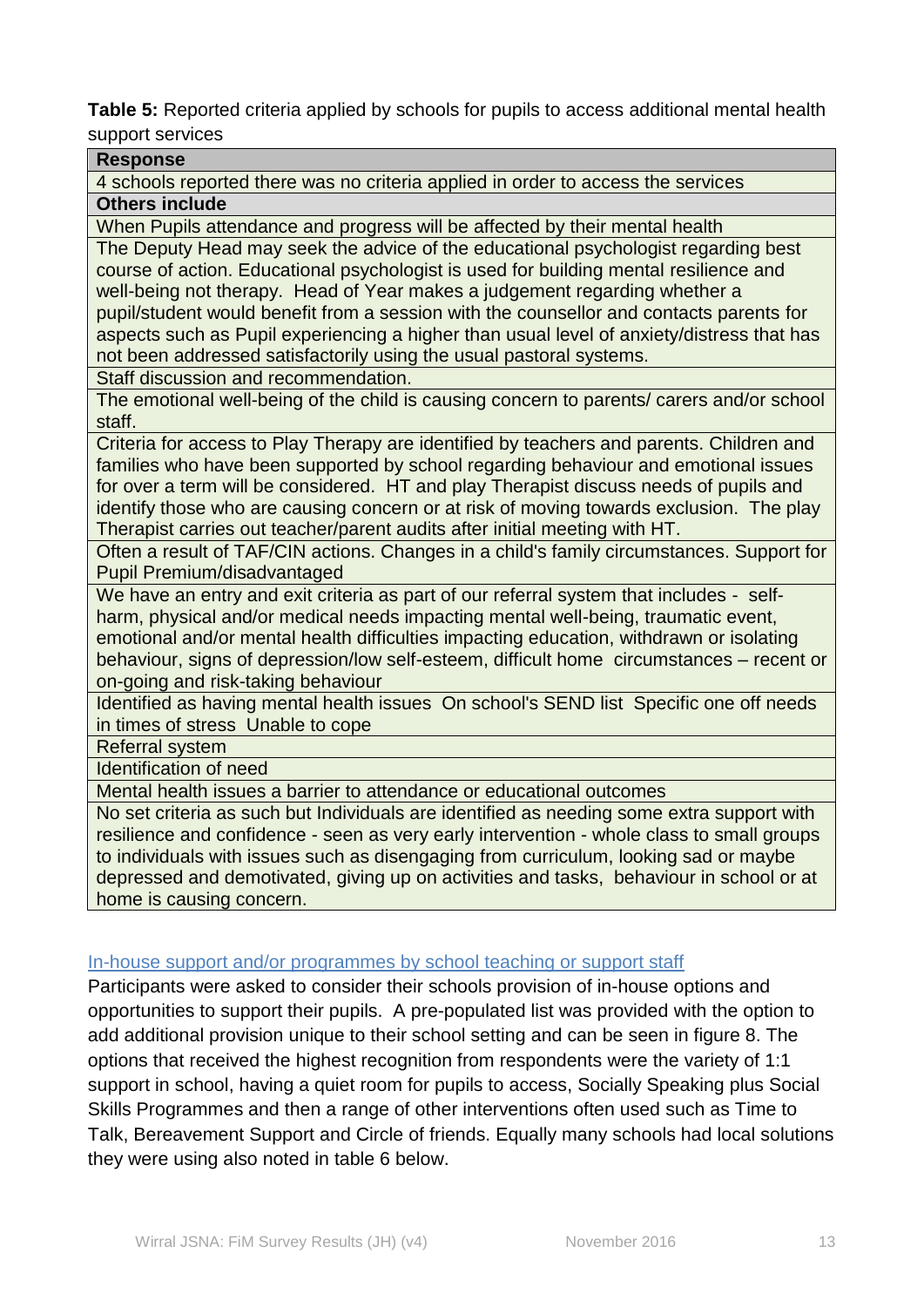

**Figure 8:** Range of support and/or programmes delivered in-house by school teaching or support staff

Notes: Full name of additional support 1:1 TA and other types of 1:1 support during crisis, **Socially Speaking**, Access to a quiet room, Social Skills Programme[, Time to Talk,](http://www.time-to-change.org.uk/about-us/about-our-campaign/time-to-talk) Bereavement Support, Circle of Friends and Soft play for SLD

**Table 6:** Additional alternate support and/or programmes delivered in-house by school teaching or support staff

| <b>Type of MH Intervention</b>       | Number of schools operating this intervention |
|--------------------------------------|-----------------------------------------------|
| One to one counselling - support     | 7                                             |
| <b>Learning Mentor/Support</b>       | 3                                             |
| <b>Behaviour Mentor</b>              | 3                                             |
| Lego Friends/Therapy                 | $\overline{2}$                                |
| Coaching                             | $\overline{2}$                                |
| <b>Seasons for Growth</b>            | $\overline{2}$                                |
| <b>Emotional Literacy</b>            |                                               |
| Anger Management                     |                                               |
| <b>Friendship Club</b>               |                                               |
| <b>Pupil Centred Plans</b>           |                                               |
| <b>Behaviour Plans</b>               |                                               |
| <b>Rainbows</b>                      |                                               |
| <b>Best Self</b>                     |                                               |
| Little Brothers ASB Programme        |                                               |
| <b>Tranquillity Programme</b>        |                                               |
| Massage/Aromatherapy                 |                                               |
| <b>MindMaths</b>                     |                                               |
| <b>Tapping</b>                       |                                               |
| <b>Draw and Talk</b>                 |                                               |
| Seeing Red                           |                                               |
| <b>Elephants Tea Party</b>           |                                               |
| <b>Muddles, Puddles and Sunshine</b> |                                               |
| <b>Protective Behaviours</b>         |                                               |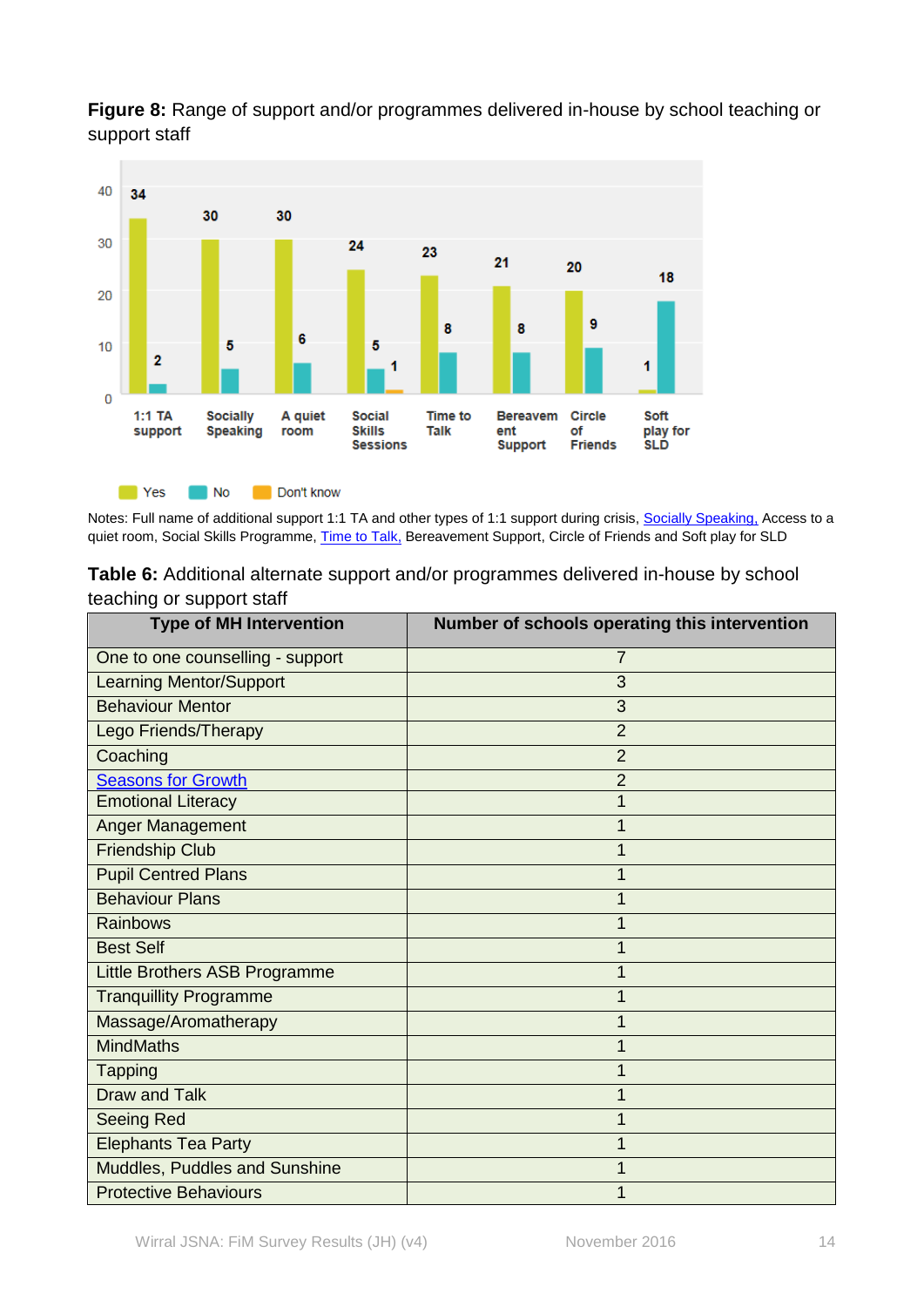| <b>Type of MH Intervention</b>         | Number of schools operating this intervention |
|----------------------------------------|-----------------------------------------------|
| <b>Family Work</b>                     |                                               |
| Seal programme                         |                                               |
| Think yourself great                   |                                               |
| <b>HeartMath</b>                       |                                               |
| <b>Next Steps</b>                      |                                               |
| <b>Listening Ear</b>                   |                                               |
| When worries get too big               |                                               |
| The big bag of worries                 |                                               |
| Mental Health discussion/support group |                                               |
| <b>IEMT</b>                            |                                               |
| <b>Mindfulness</b>                     |                                               |
| <b>Behaviour Management</b>            |                                               |
| Yoga                                   |                                               |
| Personalised / reduced timetables      |                                               |
| Relaxation techniques / strategies     |                                               |

**Notes:**. Hyperlinks are added for information and are not endorsements of that site – readers should research the topic further to reach their own conclusions.

### <span id="page-14-0"></span>Issues currently affecting the mental health and wellbeing of pupils

Participants were asked to note the issues they felt were affecting their pupils mental health and wellbeing the most and go on to rank the 5 they felt were of greatest concern to their school. This provided 245 suggestions as to key situations or influences on their pupil's mental health. Table 7 below provides the headlines of those recorded issues, post ranking, then highlighted in related themes with those listed as scoring at least once as number one concern. The responses generally covered these three themes:

- those related to the family,
- those related to the individual circumstances and
- issues happening around the child or young person

Although family issues topped table 7, overall it was felt that anxiety, self-esteem, low mood, behaviour issues and self-image were the greatest issues affecting the mental health and wellbeing of students.

This is followed by issues within families such as chaotic home life, family breakdown, parenting skills and a range of issues around the home. Finally there were issues impacting the child or young person out of their control such as issues with friendships and relationships, family bereavement, social media, exams and school life itself

Although the respondents were asked to note and rank the key issues that in turn have been separated into these three categories as stated, in essence they are intrinsically linked and attempts to isolate one aspect could prove difficult given their inter-related nature and may need to be supported or addressed in their multiplicity.

There are several additional highlights which in some way can be connected to the personal mental health and wellbeing and the pupils home life (see [Appendix 3](#page-19-0) & [Appendix 4\)](#page-20-0) so as stated above the list should be considered in its entirety for links and relationships across issues and especially when considering options and opportunities for interventions.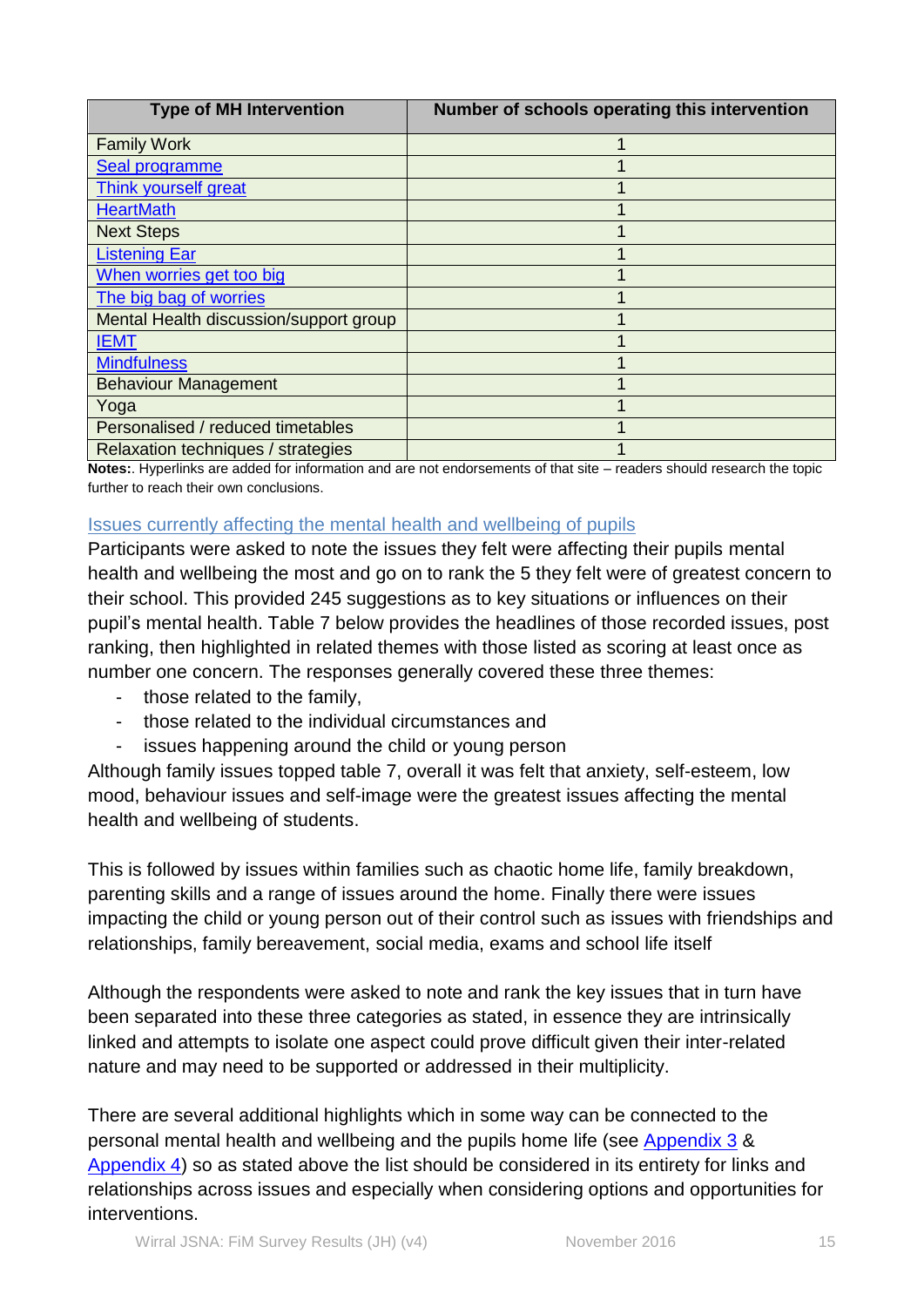| <b>Issues as identified by</b>                                    | <b>Ranked by respondents</b> |                         |                  |                         |                  |                 |
|-------------------------------------------------------------------|------------------------------|-------------------------|------------------|-------------------------|------------------|-----------------|
| respondents                                                       | 1st                          | 2nd                     | 3rd              | 4th                     | 5th              | <b>Total</b>    |
| <b>Negative Family Circumstances</b>                              | 20                           | 32                      | $\mathbf{3}$     | $\overline{2}$          | $\bf{0}$         | 57              |
| High individual levels of anxiety,<br>depression & stress         | 10                           | 32                      | 6                | $\overline{\mathbf{4}}$ | $\bf{0}$         | 52              |
| Self-Esteem                                                       | 10                           | 8                       | 21               | 4                       | 3                | 46              |
| <b>Chaotic Home life</b>                                          | 20                           | $\overline{\mathbf{4}}$ | $\bf{0}$         | $\bf{0}$                | $\bf{0}$         | 24              |
| <b>Parental Behaviour/Parenting Skills</b>                        | 5                            | 8                       | $6\phantom{1}6$  | $\overline{2}$          | $\bf{0}$         | 21              |
| <b>Behaviour outbursts</b>                                        | 5                            | 8                       | $6\phantom{1}6$  | $\overline{2}$          | $\bf{0}$         | 21              |
| Social Interaction, Friendships and<br><b>Relationship Issues</b> | 5                            | 4                       | $\mathbf{3}$     | $\overline{2}$          | $\overline{2}$   | 16              |
| Self-image                                                        | 5                            | $\mathbf 0$             | 3                | 6                       | $\overline{2}$   | 16              |
| Family discord also acrimonious<br><b>Parental Separation</b>     | 10                           | $\bf{0}$                | 3                | $\overline{2}$          | $\bf{0}$         | 15              |
| <b>Bereavement</b>                                                | $\bf{0}$                     | 8                       | 3                | $\overline{2}$          | $\mathbf 1$      | 14              |
| Exams (anxiety/expectation)                                       | 5                            | $\mathbf 0$             | 3                | $\overline{2}$          | 3                | 13              |
| Negative emotions - anger and<br>frustration                      | 5                            | 4                       | $\mathbf{3}$     | $\bf{0}$                | $\bf{0}$         | 12              |
| Low mood                                                          | 5                            | $\bf{0}$                | 3                | $\overline{\mathbf{4}}$ | $\bf{0}$         | 12              |
| Behaviour/Anger Management                                        | 5                            | $\bf{0}$                | 3                | 4                       | $\bf{0}$         | 12              |
| <b>Issues as identified by</b>                                    | <b>Ranked by respondents</b> |                         |                  |                         |                  |                 |
| respondents (continued )                                          | 1st                          | 2nd                     | 3rd              | 4th                     | 5th              | <b>Total</b>    |
| Self-Harm                                                         | 10                           | $\boldsymbol{0}$        | $\boldsymbol{0}$ | $\mathbf{2}$            | $\boldsymbol{0}$ | 12              |
| Social Media & Internet                                           | $\bf{0}$                     | $\overline{\mathbf{4}}$ | $6\phantom{1}6$  | $\overline{2}$          | $\mathbf{0}$     | 12              |
| Domestic Violence (seeing/stress of)                              | $5\phantom{1}$               | $\overline{\mathbf{4}}$ | $\bf{0}$         | $\boldsymbol{2}$        | $\bf{0}$         | 11              |
| Social Circumstance & Social<br>Climate                           | 10                           | $\mathbf 0$             | $\boldsymbol{0}$ | $\bf{0}$                | $\boldsymbol{0}$ | 10              |
| Stress following parental separation                              | 5                            | 4                       | $\boldsymbol{0}$ | $\bf{0}$                | $\mathbf{0}$     | 9               |
| Autism/ASD                                                        | 5                            | $\overline{\mathbf{4}}$ | $\boldsymbol{0}$ | $\boldsymbol{0}$        | $\bf{0}$         | 9               |
| Suicidal thoughts and actions                                     | 5                            | $\mathbf 0$             | $\bf{0}$         | $\bf{0}$                | $\boldsymbol{0}$ | 5               |
| 11+ results & choice of school for Y6                             | 5                            | $\bf{0}$                | $\bf{0}$         | $\bf{0}$                | $\bf{0}$         | 5               |
| Poor school readiness                                             | 5                            | $\boldsymbol{0}$        | $\boldsymbol{0}$ | $\boldsymbol{0}$        | $\bf{0}$         | 5               |
| Over thinking situations                                          | 5                            | $\boldsymbol{0}$        | $\boldsymbol{0}$ | $\boldsymbol{0}$        | $\boldsymbol{0}$ | $5\phantom{.0}$ |

**Table 7**: Issues considered as currently affecting the mental health and wellbeing of pupils

**Notes:** The table has those issues ranked at least once as first/most importance by a participant then a score higher than 5 if not ranked as such. Ranking by respondents then provided score of 1 to 5 points with the issues ranked 1 receiving 5 points, ranked 2 with 4 points and so on – these points were then collated for an overall ranking score. It is accepted that a number of aspects could be collated together in a number of ways and all should be considered when determining any potential further action or activity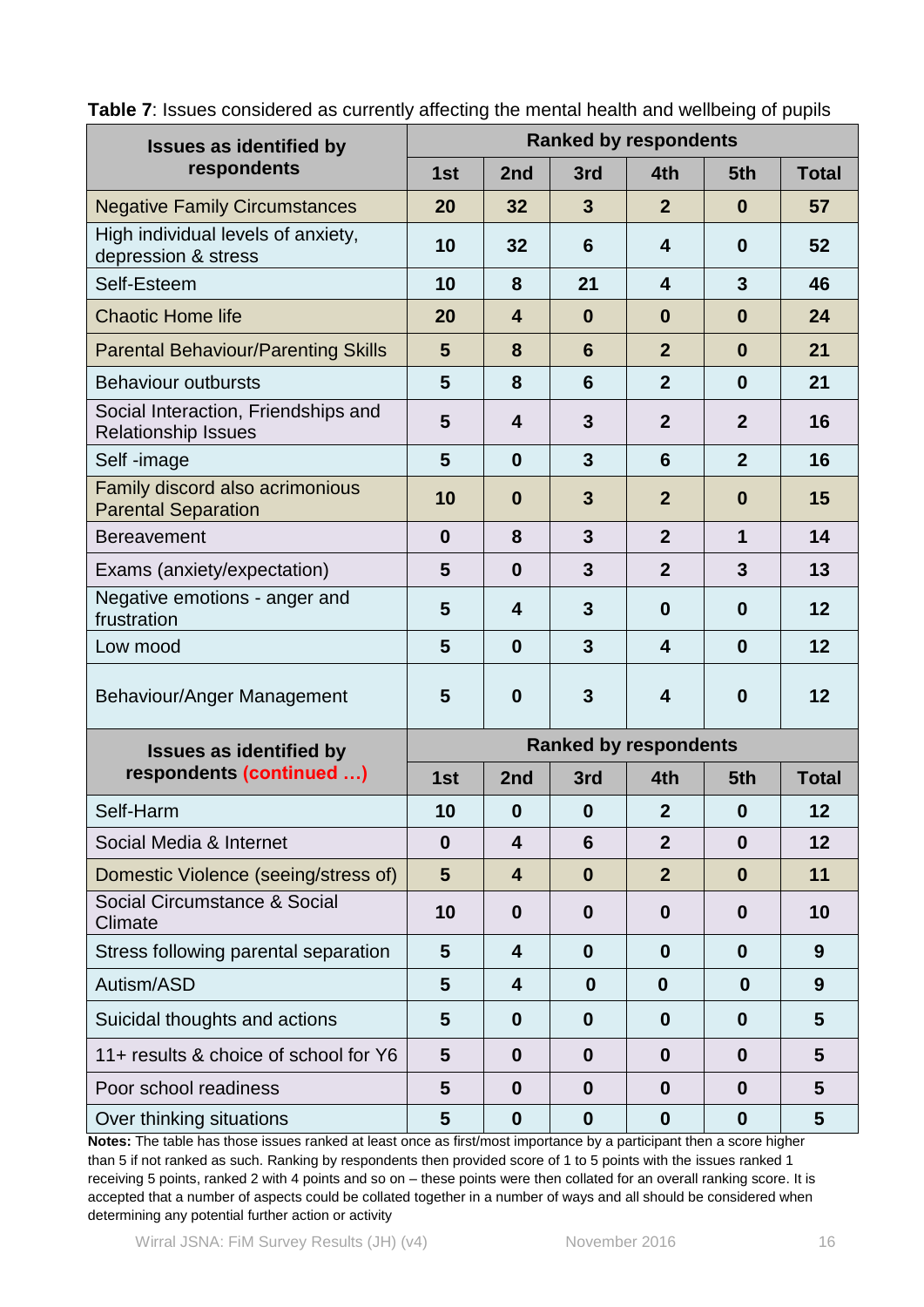### <span id="page-16-0"></span>Additional Speech & Language (SALT) services

Respondents were asked to consider their provision of speech and language therapy services (SALT) and particularly if they were purchasing additional support at their school. In figure 9 we see that 23 of the 46 schools do currently purchase additional SALT provision.





#### **Notes:**

Numbers may not match to overall total respondents where individual skipped questions and corresponding answers Other (please specify) is 1 x TA employed to complete SALT full time and 1 x We have purchased Time to Talk in the past but have been unable to do so this year because of financial constraints.

As we see in figure 10 below this is predominantly from NHS services with 14 schools choosing only NHS to provide additional capacity, 3 schools a combination with private providers and NHS and 4 schools employing just private provision.



### **Figure 10:** Provider of these additional Speech & Language (SALT) services

#### **Notes:**

Numbers may not match to overall total respondents where individual skipped questions and corresponding answers – one school did not record who provided their additional SALT provision. Other (please specify) is 1 x TA led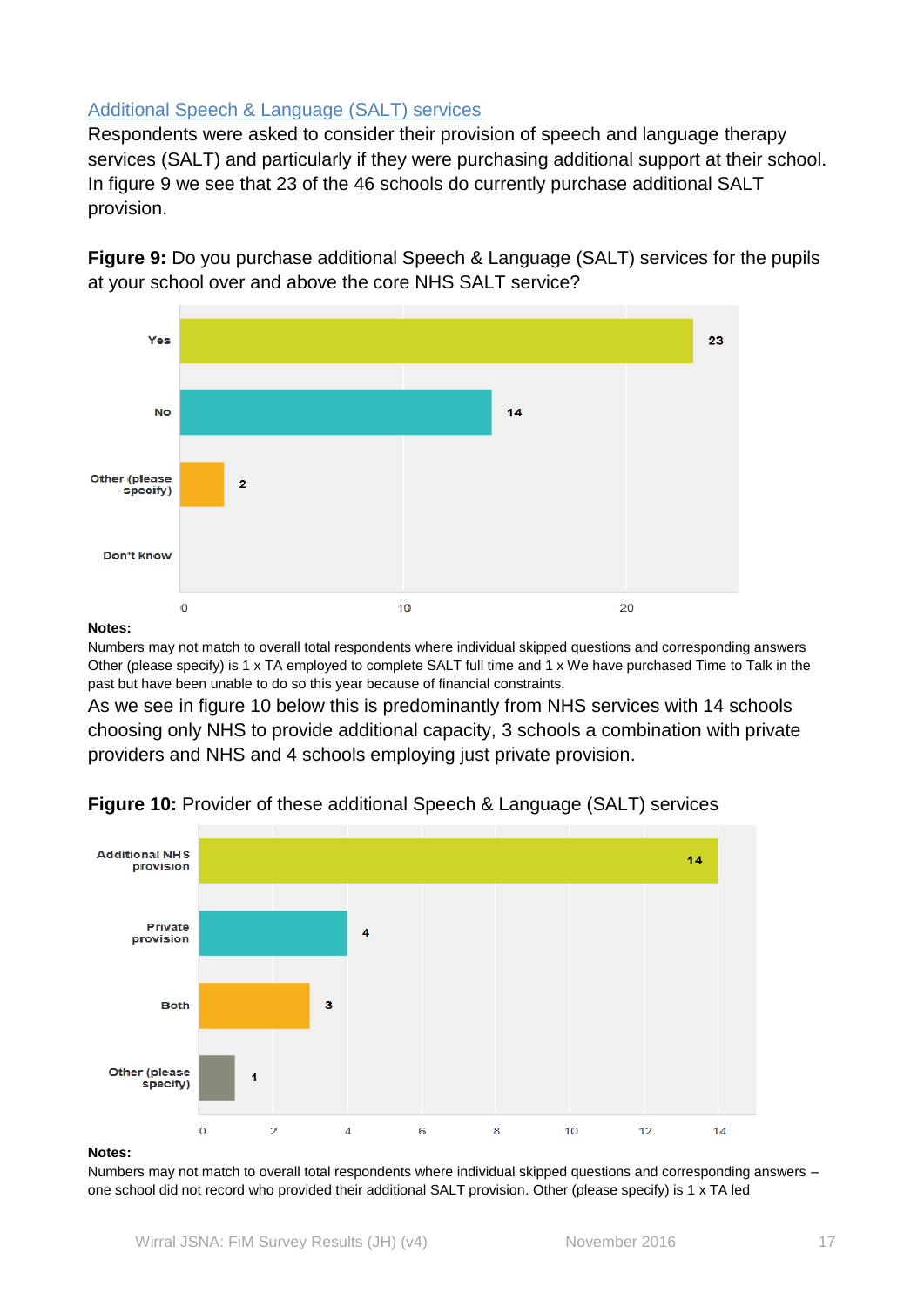# <span id="page-17-0"></span>**Appendix**

<span id="page-17-1"></span>Appendix 1 - Blank Survey with questions Access blank survey [here](http://info.wirral.nhs.uk/document_uploads/Downloads/FiM%20SurveyMonkey_80185198.pdf)

### <span id="page-17-2"></span>Appendix 2 - Schools participating in survey

- Bebington High Sports College
- Bedford Drive Primary School
- Bidston Avenue Primary
- Birkenhead Park School
- Brookhurst Primary
- Castleway Primary
- Christ Church C of E Primary School, Moreton
- Christ the King Primary School
- Clare Mount Specialist Sports College
- Devonshire Park
- Eastway Primary School
- Egremont Primary School
- Elleray Park
- Emslie Morgan Academy
- Fender Primary
- Gilbrook School
- Greasby Infant School
- Higher Bebington Junior School
- Hillside Primary School
- Hoylake Holy Trinity
- Meadowside School
- Mendell Primary School
- Mersey Park Primary
- millfields
- Mount Primary School
- New Brighton Primary
- Orrets Meadow School
- Our Lady of Pity School
- Pensby High School
- Prenton High School for Girls
- Prenton Primary
- Sandbrook
- St Joseph's Catholic Primary School Upton
- St Paul's RC Primary
- St. Alban's
- Stanton Road Primary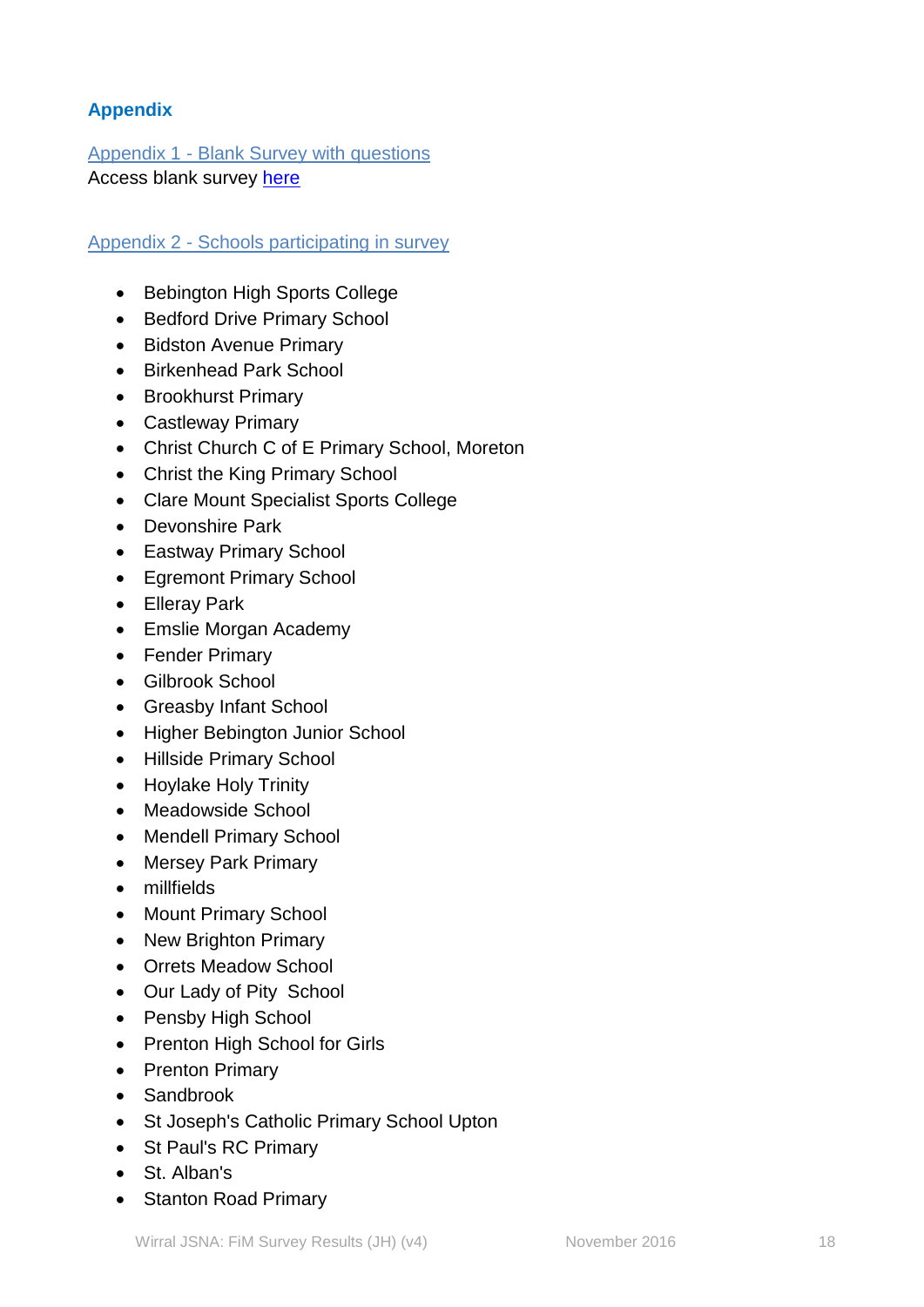- The Priory Parish CE Primary School
- Thingwall Primary
- Town Lane Infant School
- Townfield Primary School
- Upton Hall School FCJ
- Weatherhead High School
- West Kirby Grammar
- West Kirby Primary School
- Wirral Hospitals' School
- Woodlands Primary School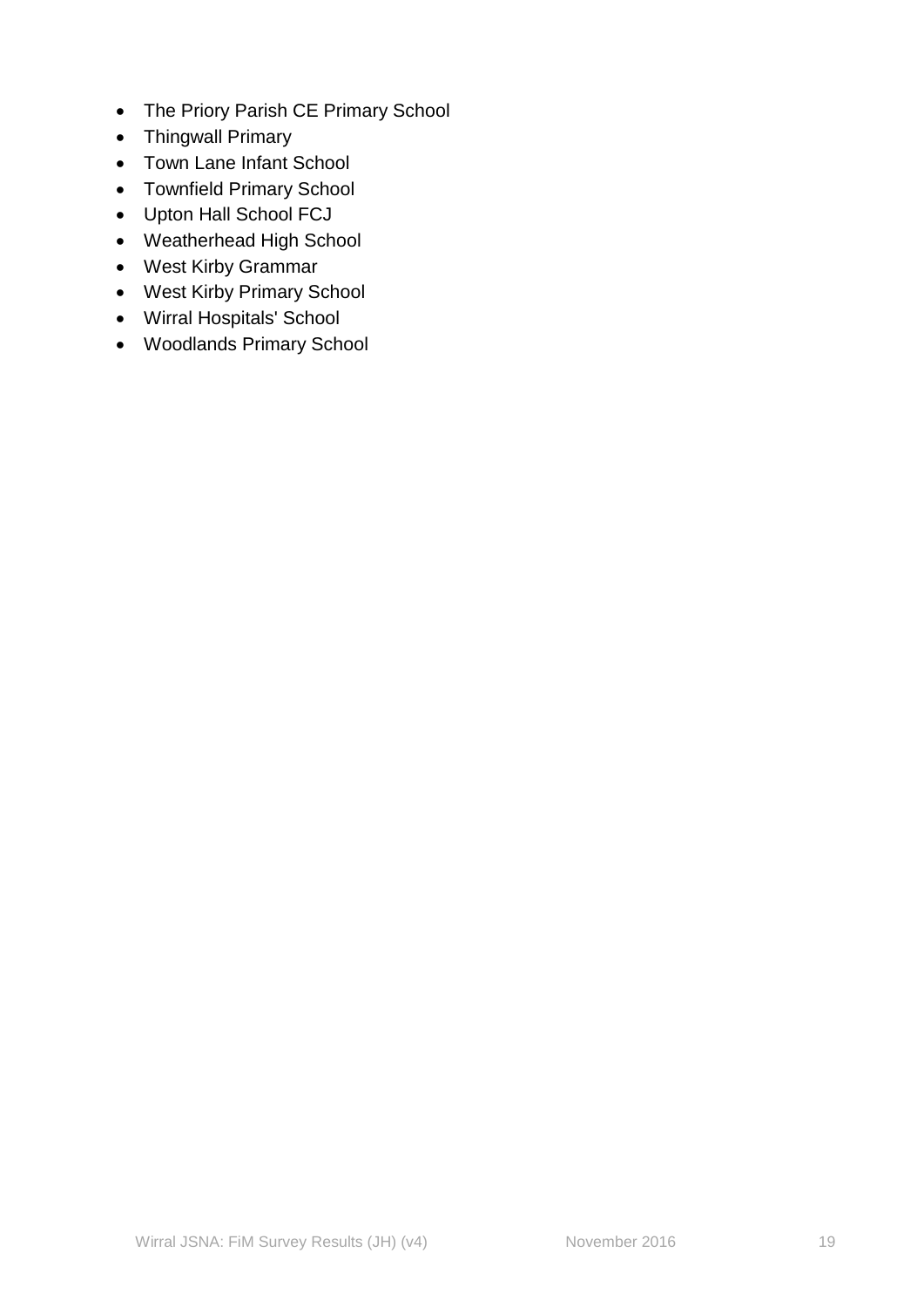### <span id="page-19-0"></span>Appendix 3 – Respondent ranking of key MH issues at their school

**From your answers to question 16 - please rank the 5 you consider to be currently of greatest significance to your school at this time (with 1 ranked as most important and 5 as least for comparison)**

| 1                                                                                 | $\overline{2}$                                                                                         | 3                                                                    | 4                                                                                                                | 5                                                            |
|-----------------------------------------------------------------------------------|--------------------------------------------------------------------------------------------------------|----------------------------------------------------------------------|------------------------------------------------------------------------------------------------------------------|--------------------------------------------------------------|
| being able to manage their<br>emotions - especially anger<br>and frustration      | being able to share<br>feelings                                                                        | managing anxiety                                                     | building resilience                                                                                              | Not answered                                                 |
| Parenting                                                                         | Domestic violence                                                                                      | alcohol                                                              | family breakup                                                                                                   | Not answered                                                 |
| Suicidal thoughts and<br>actions                                                  | <b>Behaviour outbursts</b><br>and mental health<br>breakdowns                                          | Past traumatic<br>experiences                                        | Self-harming                                                                                                     | <b>Obsessive</b><br>Compulsive<br>Disorder type<br>behaviour |
| self-esteem                                                                       | friendships                                                                                            | family splits                                                        | relatives death                                                                                                  | end of key stage<br>exams                                    |
| family circumstances                                                              | peer pressure                                                                                          | challenging<br>behaviour                                             | low mood                                                                                                         | self-image                                                   |
| Family discord/acrimonious<br>parental separation                                 | Family<br>bereavements                                                                                 | Struggling<br>parents                                                | Anxiety and low<br>mood                                                                                          | Friendship issues/<br>bullying                               |
| Lack of respect - no<br>boundaries at home,<br>children seem to rule the<br>roost | Gang culture - older<br>siblings involved in<br>drugs and this has an<br>effect on the whole<br>family | Social Media                                                         | Girls are exposed to<br>inappropriate image in<br>the media - they aren't<br>focused on academic<br>achievement. | Mental health of<br>parents                                  |
| behaviour/mental health of<br>adults                                              | behaviour outbursts                                                                                    | self-esteem                                                          | Not answered                                                                                                     | Not answered                                                 |
| Low mood                                                                          | Depression                                                                                             | Anxiety                                                              | Self-image                                                                                                       | Self-worth                                                   |
| 11+ results & choice of<br>school for Y6                                          | dealing with issues<br>outside of school -<br>all ages                                                 | self-esteem at all<br>ages                                           | 11+ test this week                                                                                               | self-image                                                   |
| Social circumstance                                                               | Sensory processing<br>disorders                                                                        | Being wrongly<br>placed in a<br>school                               | Self esteem                                                                                                      | Communication                                                |
| <b>Social Climate</b>                                                             | Learnt behaviour<br>from parents                                                                       | Low self Esteem                                                      | Deprivation                                                                                                      | Motivation                                                   |
| <b>Stress following parental</b><br>separation                                    | <b>Bereavement</b>                                                                                     | Stress relating to<br>families with<br>drugs/alcohol<br>misuse       | Stress relating to<br>family DV                                                                                  | Obsessive<br>Compulsive<br><b>Disorder</b>                   |
| self esteem                                                                       | family upheaval &<br>parenting issues                                                                  | behaviour<br>management                                              | Not answered                                                                                                     | Not answered                                                 |
| Home life                                                                         | Stress & pressure                                                                                      | Internet                                                             | <b>Bullying</b>                                                                                                  | Looked after<br>children                                     |
| Poor school readiness                                                             | Parental Break ups                                                                                     | Poor parenting<br>skills which impact<br>on behavioural<br>outbursts | Not answered                                                                                                     | Not answered                                                 |
| anxiety                                                                           | <b>Autistic Spectrum</b><br><b>Disorders</b>                                                           | behaviour<br>outbursts                                               | self-esteem                                                                                                      | compulsive<br>outbursts                                      |
| Exams                                                                             | Family dynamics                                                                                        | Not answered                                                         | Not answered                                                                                                     | Not answered                                                 |
| Impact of family<br>circumstances - CP, LAC,<br>chronic neglect                   | <b>Sexuality issues</b>                                                                                | Relationship<br>issues                                               | Body image/societal<br>pressures                                                                                 | Academic pressures<br>and demands                            |
| Self-image                                                                        | Anxiety                                                                                                | Self-esteem                                                          | <b>Behaviour outburst</b>                                                                                        | Not answered                                                 |
| <b>Chaotic Family lives</b>                                                       | Low self esteem                                                                                        | Parent's poor<br>mental health                                       | Poor behaviour<br>management                                                                                     | Lack of social skills                                        |
| <b>Behaviour outbursts</b>                                                        | Anxiety                                                                                                | Parenting                                                            | Online                                                                                                           | <b>Bereavement</b>                                           |
| <b>Anger Management</b>                                                           | Anxiety                                                                                                | bereavement                                                          | Not answered                                                                                                     | Not answered                                                 |
| <b>Domestic Violence</b>                                                          | Family<br>circumstances                                                                                | self-image/<br>confidence                                            | peer pressure                                                                                                    | academic<br>expectations                                     |
| self-harm                                                                         | family issues                                                                                          | self esteem                                                          | anxiety                                                                                                          | Friendships                                                  |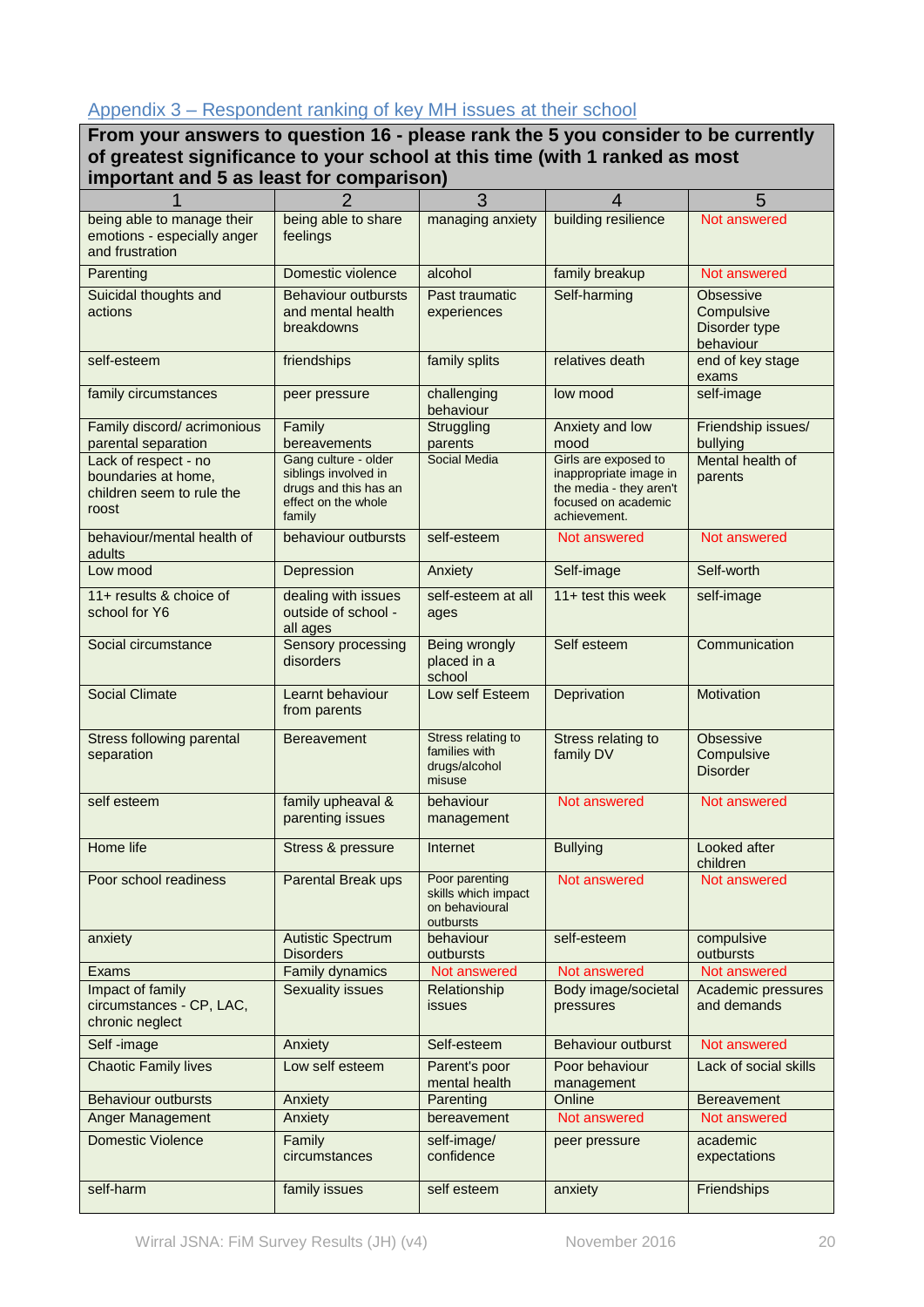|                                                                                      | $\overline{2}$                | 3                                                  |                                                    | 5                                                                |  |  |
|--------------------------------------------------------------------------------------|-------------------------------|----------------------------------------------------|----------------------------------------------------|------------------------------------------------------------------|--|--|
| Self-harm                                                                            | Anxiety                       | Pressure to<br>succeed / fear of<br>failure        | Lack of resilience                                 | Sexuality                                                        |  |  |
| Parental/ family troubles                                                            | low self esteem               | Lack of control<br>over emotions                   | Low resilience                                     | lack of parental<br>support                                      |  |  |
| over thinking situations                                                             | pressure from social<br>media | anxiety about<br>examination<br>success and future | anxiety about home<br><b>issues</b>                | unhealthy lifestyle                                              |  |  |
| issues at home                                                                       | anxiety                       | self-esteem                                        | behavioural<br>difficulties                        | Not answered                                                     |  |  |
| social interaction                                                                   | communication<br>difficulties | self esteem                                        | confidence                                         | Not answered                                                     |  |  |
| High levels of anxiety                                                               | lack of resilience            | Depression                                         | Family Issues &<br>home life impacting<br>on child | Attachment issues                                                |  |  |
| disordered home life                                                                 | permanent<br>exclusion        | parental<br>substance<br>misuse                    | low aspirations<br>outside school                  | poor levels of<br>numeracy and literacy<br>affecting self esteem |  |  |
| <b>Autistic Spectrum Conditions</b>                                                  | Anxiety                       | Low mood                                           | <b>Friendships</b>                                 | Self esteem                                                      |  |  |
| Note: answers in appendix 3 above are recorded in a random order and do not match to |                               |                                                    |                                                    |                                                                  |  |  |

schools listed alphabetically in appendix 2

# <span id="page-20-0"></span>Appendix 4 - Full list of issues identified by respondents in question XX of survey

| <b>Issues as identified by</b><br>respondents                     | 1st            | 2 <sub>nd</sub>         | 3rd             | 4th                     | 5th              | <b>Total</b>                         |
|-------------------------------------------------------------------|----------------|-------------------------|-----------------|-------------------------|------------------|--------------------------------------|
| <b>Negative Family Circumstances</b>                              | 20             | 32                      | $\overline{3}$  | $\overline{2}$          | $\bf{0}$         | 57                                   |
| High individual levels of anxiety,<br>depression & stress         | 10             | 32                      | 6               | $\overline{\mathbf{4}}$ | $\bf{0}$         | 52                                   |
| Self-Esteem                                                       | 10             | 8                       | 21              | $\overline{\mathbf{4}}$ | 3                | 46                                   |
| <b>Chaotic Home life</b>                                          | 20             | $\overline{\mathbf{4}}$ | $\mathbf 0$     | $\bf{0}$                | $\bf{0}$         | 24                                   |
| <b>Parental Behaviour/Parenting Skills</b>                        | 5              | 8                       | 6               | $\overline{2}$          | $\bf{0}$         | 21                                   |
| <b>Behaviour outbursts</b>                                        | 5              | 8                       | 6               | $\overline{2}$          | $\mathbf 0$      | 21                                   |
| Social Interaction, Friendships and<br><b>Relationship Issues</b> | 5              | 4                       | $\overline{3}$  | $\overline{2}$          | $\overline{2}$   | 16                                   |
| Self-image                                                        | 5              | $\bf{0}$                | $\overline{3}$  | 6                       | $\overline{2}$   | 16                                   |
| Family discord also acrimonious<br><b>Parental Separation</b>     | 10             | $\bf{0}$                | $\overline{3}$  | $\overline{2}$          | $\bf{0}$         | 15                                   |
| <b>Bereavement</b>                                                | $\bf{0}$       | 8                       | $\overline{3}$  | $\overline{2}$          | $\mathbf 1$      | 14                                   |
| Exams (anxiety/expectation)                                       | 5              | $\bf{0}$                | $\overline{3}$  | $\overline{2}$          | 3                | 13                                   |
| Negative emotions - anger and<br>frustration                      | 5              | 4                       | $\mathbf{3}$    | $\bf{0}$                | $\bf{0}$         | 12                                   |
| Low mood                                                          | 5              | $\bf{0}$                | $\mathbf{3}$    | $\overline{\mathbf{4}}$ | $\boldsymbol{0}$ | 12                                   |
| Behaviour/Anger Management                                        | 5              | $\bf{0}$                | $\overline{3}$  | $\overline{\mathbf{4}}$ | $\bf{0}$         | 12                                   |
| Self-Harm                                                         | 10             | $\bf{0}$                | $\bf{0}$        | $\overline{2}$          | $\bf{0}$         | 12                                   |
| Social Media & Internet                                           | $\bf{0}$       | $\overline{\mathbf{4}}$ | $6\phantom{1}6$ | $\overline{2}$          | $\bf{0}$         | 12                                   |
| Domestic Violence (seeing/stress of)                              | 5              | 4                       | $\bf{0}$        | $\overline{2}$          | $\bf{0}$         | 11                                   |
| Social Circumstance & Social Climate                              | 10             | $\bf{0}$                | $\bf{0}$        | $\mathbf 0$             | $\boldsymbol{0}$ | 10                                   |
| Stress following parental separation                              | 5              | 4                       | $\bf{0}$        | $\bf{0}$                | $\bf{0}$         | 9                                    |
| Autism/ASD                                                        | $\overline{5}$ | 4                       | $\bf{0}$        | $\mathbf{0}$            | $\bf{0}$         | $\overline{9}$                       |
| Suicidal thoughts and actions                                     | $\overline{5}$ | $\bf{0}$                | $\bf{0}$        | $\bf{0}$                | $\bf{0}$         | $\overline{\overline{\overline{5}}}$ |